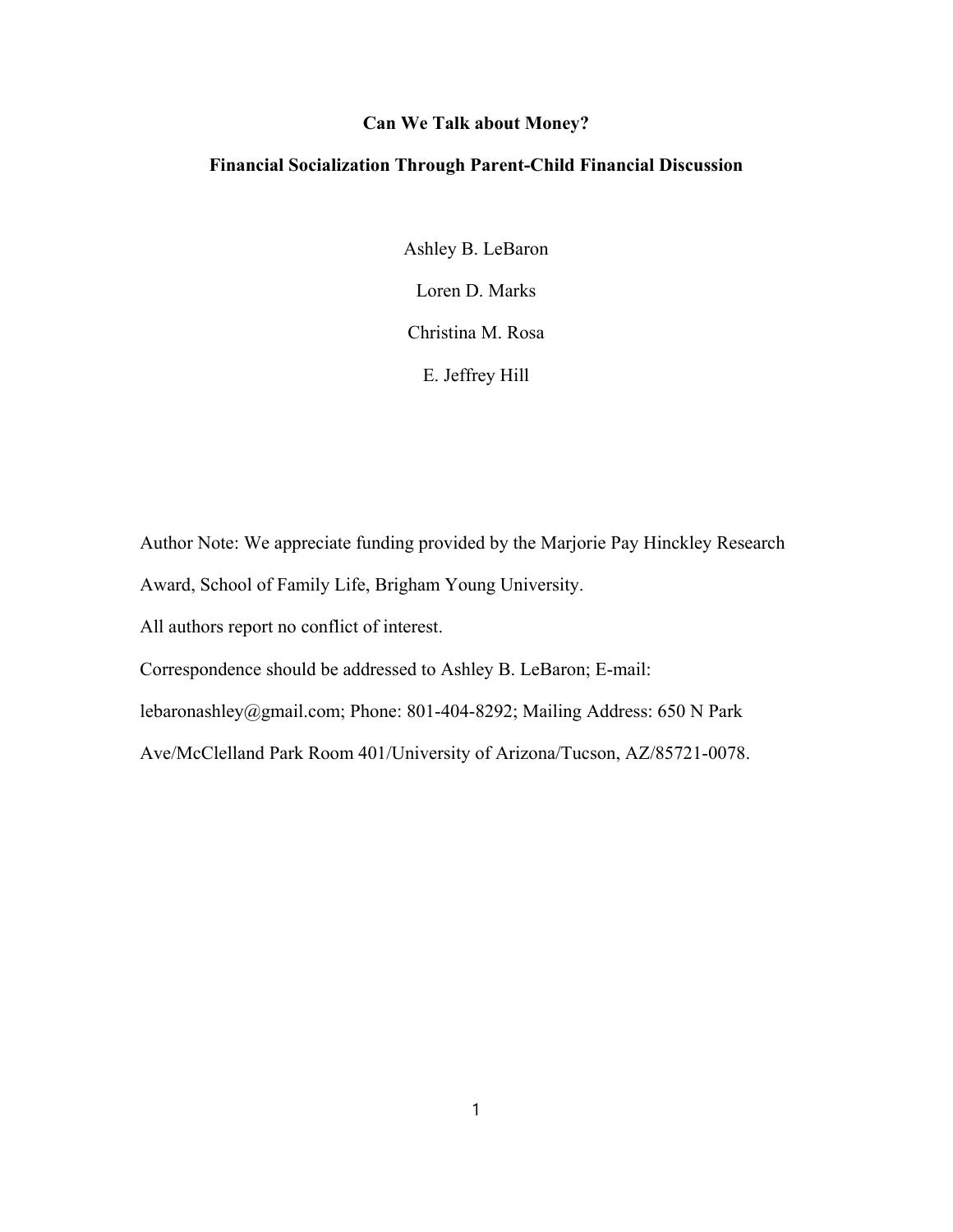#### Abstract

This multigenerational, qualitative research study explores family financial discussion processes that may lead to better financial preparation for emerging adults. Interviews were conducted with 90 emerging adults from three universities as well as 17 of their parents and eight of their grandparents. Qualitative analyses revealed two major themes associated with family financial discussion processes. In *Parent-Initiated-Discussions,* principles were taught primarily through vertically-structured (top-down) delivery. Three concepts reported across all three generations of respondents included: (a) Sharing financial experiences; (b) Involving children in decisions; and (c) Engaging in ageappropriate conversations. In *Child-Initiated Discussions,* analyses revealed that financial principles were often taught in interactive, conversational, horizontal, and organic ways. Analyses identified two recurring concepts or contexts: (a) Children asking financial questions; and (b) Child-initiated, age-appropriate conversations. These results highlight healthy processes for family financial discussion that may better prepare emerging adults for financial adulthood and reduce financial instability.

*Keywords:* financial socialization theory, financial discussions, emerging adults, family finance, qualitative methods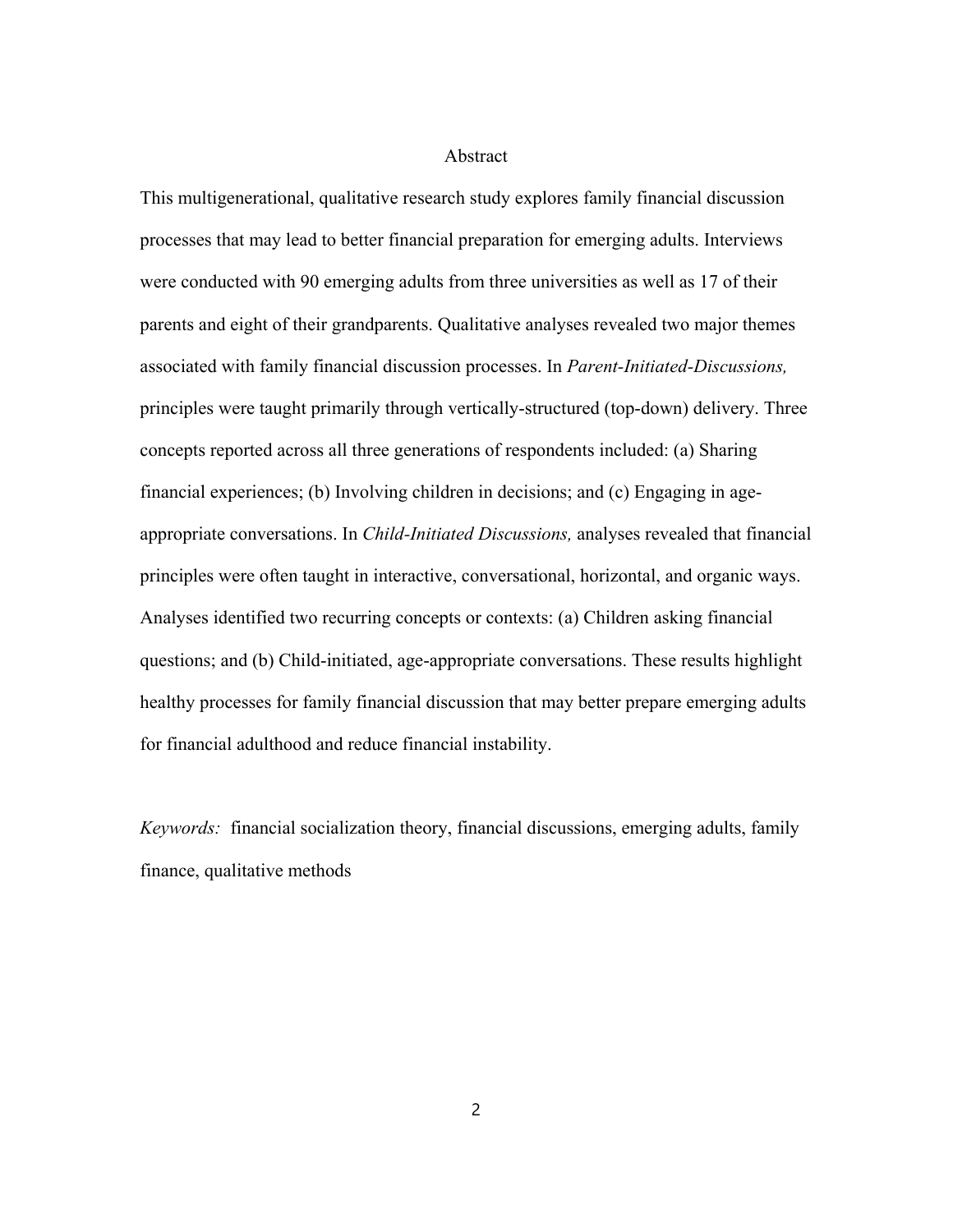Financial stability and independence in emerging adulthood influences numerous facets of wellbeing such as education and career trajectory (Terriquez & Gurantz, 2015) and identity formation (Bosch, Serido, Card, Shim, & Barber, 2016). However, emerging adults are struggling to find this stability and independence (Seiffge-Krenke, 2013), and they feel only "moderately prepared" for financial adulthood (Clarke, Heaton, Israelsen, & Eggett, 2005). This may be because they feel, at best, only "adequately taught" regarding finances (Clarke et al., 2005). This is unsurprising given that many parents believe family financial information such as income, savings, and debt should not be discussed with children (Solheim, Zuiker, & Levchenko, 2011). However, family financial discussion seems to be key to children's development of healthy financial knowledge, attitudes, and behaviors (Serido & Deenanath, 2016).

As educators, clinicians, and policy makers seek to increase the financial independence and capability of emerging adults, it is important that family financial discussion be a focal point for study and intervention. While the importance of family financial discussion has been established (see Serido & Deenanath, 2016), the processes involved in these discussions have not been adequately explored (Gudmunson & Danes, 2011). Gudmunson and Danes (2011) called for process-level research on facets of family financial socialization, such as financial discussion. The purpose of the current study is to qualitatively explore family financial discussion processes using a diverse, multigenerational sample  $(N = 115)$  of emerging adults, parents, and grandparents.

## **Literature Review**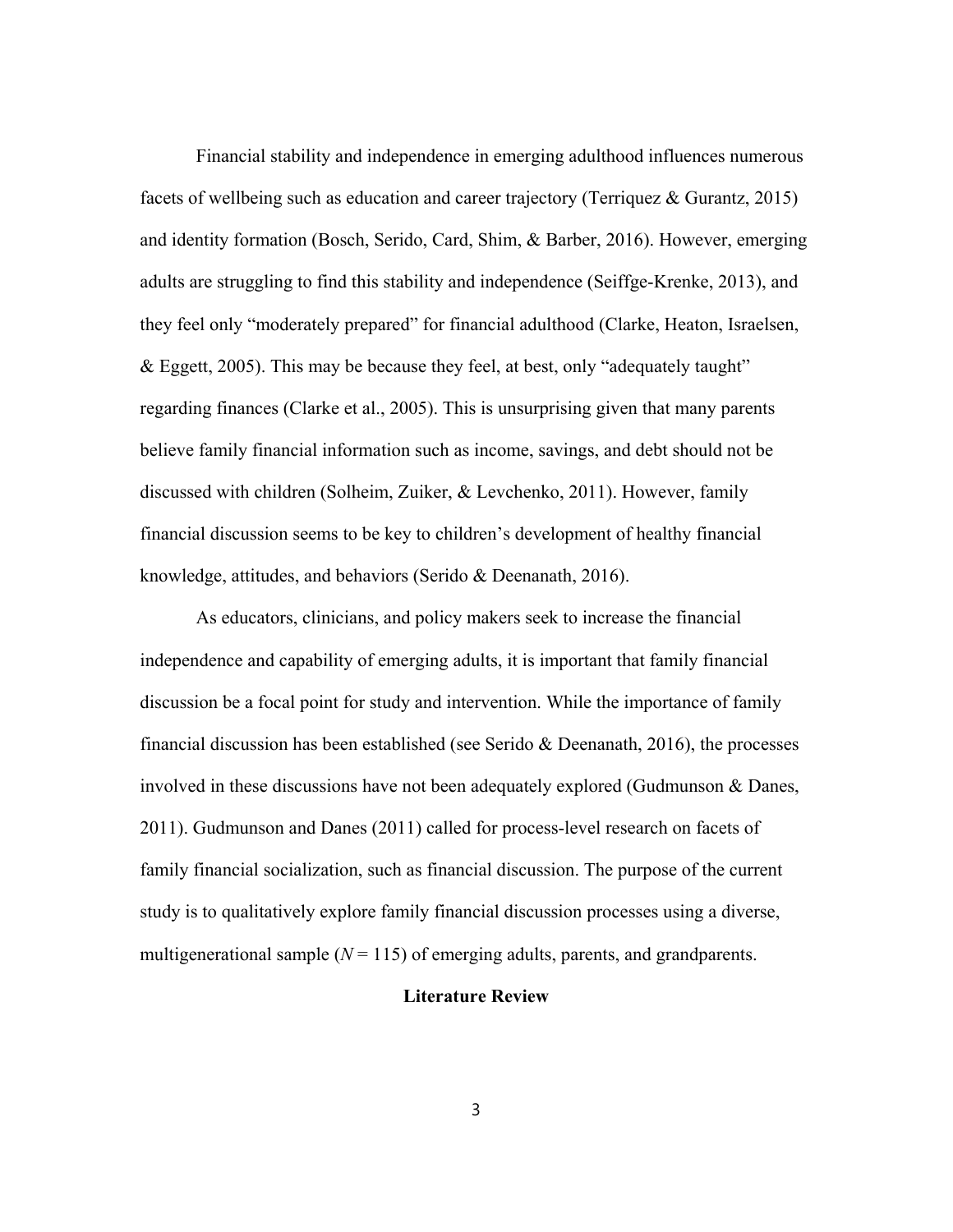#### **The Importance of Parents to Financial Socialization**

Research on the effect of financial education efforts outside of families (e.g., financial literacy courses) has been inconclusive. While some have found institutional financial education to be effective in improving financial knowledge and behaviors (Batty, Collins, & Odders-White, 2015; Danes & Brewton, 2014), others have argued that these effects are at best minimal (Fernandes, Lynch, & Netemeyer, 2014). Indeed, Fernandes et al. (2014) found that "interventions to improve financial literacy explain only 0.1% of the variance in financial behaviors studied" (p. 1861). In contrast, research has repeatedly shown that parental financial socialization is impactful, even central, to children's development of financial knowledge, attitudes, and behaviors (Serido & Deenanath, 2016). Several studies have compared the influence of parental socialization to other socialization sources (such as school, work, media, and peers) and have found that parents seem to be the primary source of financial learning (e.g., Grohman, Kouwenburg, & Menkhoff, 2015; Shim, Barber, Card, Xiao, & Serido, 2010). For example, Pinto, Parente, and Mansfield (2005) found that children learned more about credit from their parents than from school, media, or peers.

# **Family Financial Socialization Theory**

The theoretical foundation for this study is Gudmunson and Danes' (2011) family financial socialization theory. According to the theory, children learn about money in a social context central to which is family, and this learning predicts their financial outcomes during childhood and even in adulthood. Specifically, Gudmunson and Danes propose that family socialization processes (i.e., personal and family characteristics;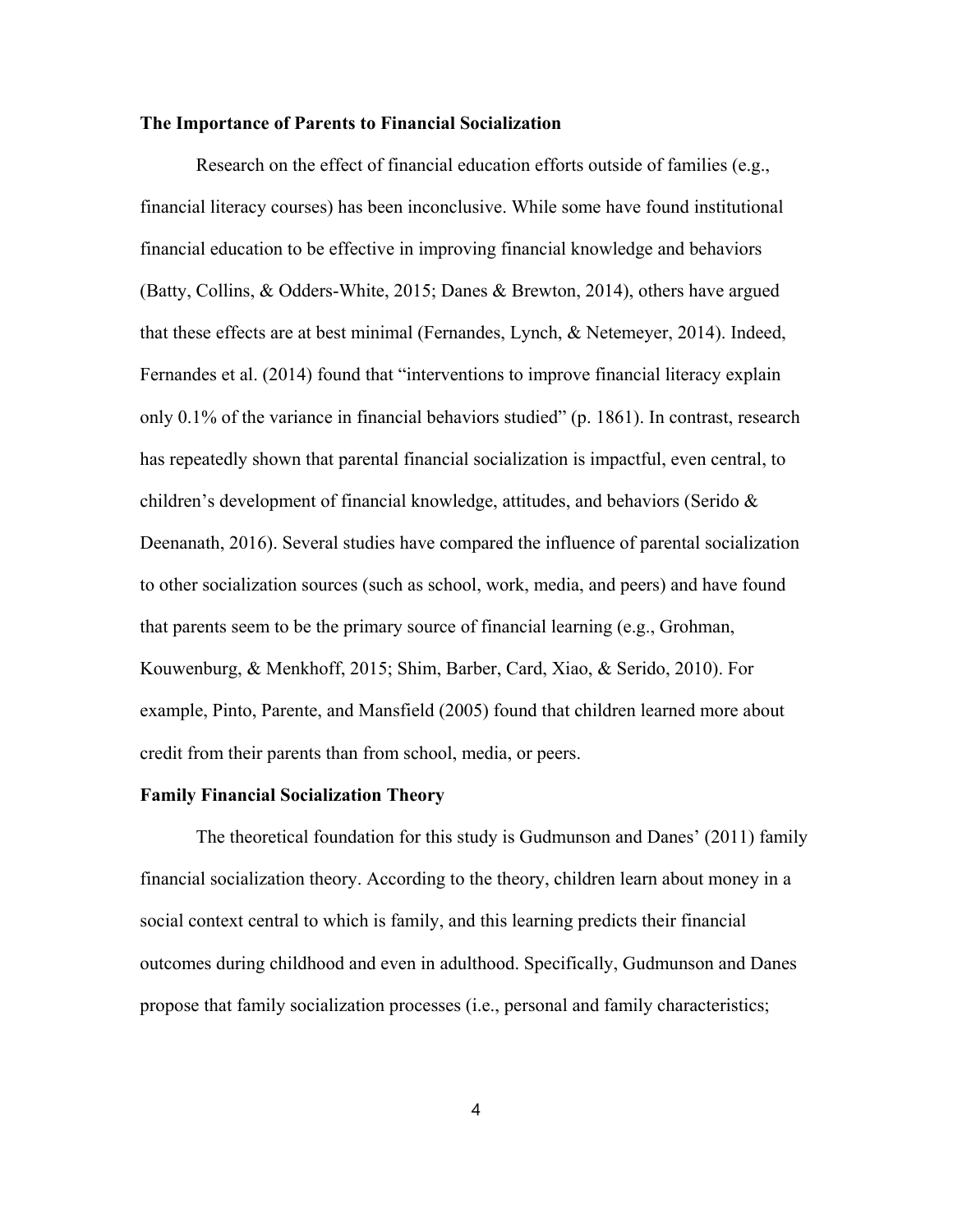family interaction and relationships; and purposive financial socialization) lead to financial socialization outcomes (i.e., financial attitudes, knowledge, and capabilities; financial behavior; and financial wellbeing).

The current study focuses specifically on purposive financial socialization, which Gudmunson and Danes define as "intentional efforts family members use to financially socialize each other" (p. 649). This is in contrast with implicit socialization methods such as parental role-modeling (see Serido & Deenanath, 2016, for review). Perhaps the most studied method of purposive financial socialization has been parent-child financial discussion (Serido & Deenanath, 2016).

## **Financial Discussion**

Research has found that parent-child financial discussion during childhood and adolescence positively predicts healthy financial behavior in emerging adulthood (Jorgensen, Rappleyea, Schweichler, Fang, & Moran, 2017), an association which may be mediated by financial knowledge and financial attitudes (Shim et al., 2010). Further, it seems that financial discussion with parents continues to be important in emerging adulthood (Carlson, 2014). Quality parent-child communication about finances during emerging adulthood predicts not only emerging adults' positive financial behaviors but also their financial, psychological, and personal well-being (Serido, Shim, Mishra, & Tang, 2010). The impact of parent-child financial discussion on children's financial outcomes extends into adulthood (Webley & Nyhus, 2006). For example, parent-child financial discussion during childhood predicted higher credit scores and lower credit card debt in adulthood (Grinstein-Weiss et al., 2011).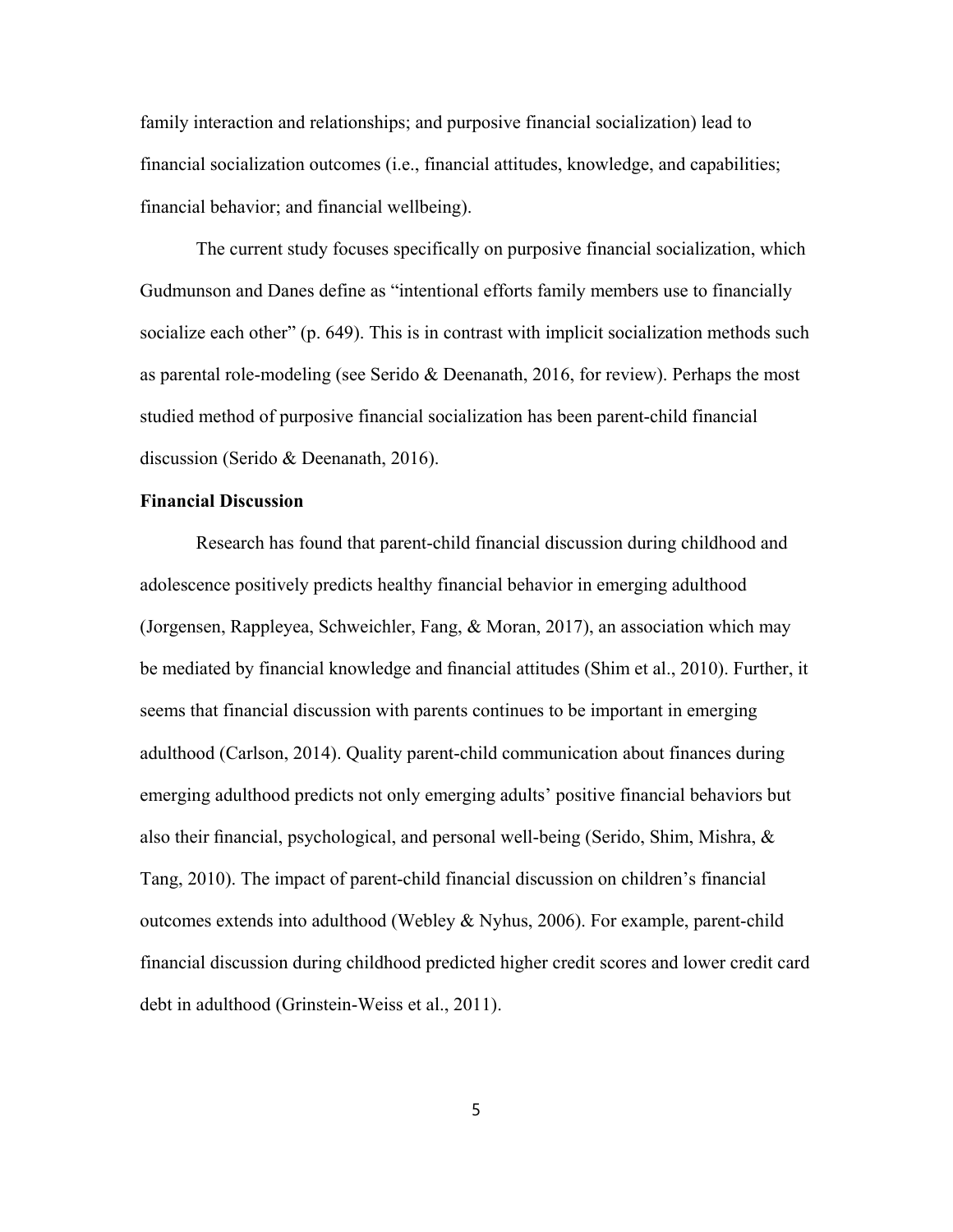Although they are the minority, several studies have explored financial discussion about specific financial topics. For example, Pinto et al. (2005) found that parent-child discussion about credit was associated with less credit use in college. There is some evidence that parent-child financial discussion of one particular topic may have positive effects on other aspects of finances as well. Kim, LaTaillade, and Kim (2011) found that parents talking with their adolescent children about charitable donations was positively associated with not only adolescents' charitable donations but also their saving.

If topic-specific financial discussion research is rare, process-specific financial discussion research is almost non-existent. Solheim and colleagues (2011) qualitatively examined both positive and negative family financial discussion (e.g., open discussion versus finances as taboo) and identified principles or attitudes that some participants internalized, such as "money is a source of stress and conflict" and "money is a secret, private matter." These parental attitudes seemed to be influencing emerging adults' financial attitudes and behaviors. Romo (2011; 2014) qualitatively examined financial disclosure and found that both parents and children were aware of family "rules" about when to share and when to conceal financial information; parents were hesitant to disclose personal financial information with their children, and common reasons for concealing included perception that disclosing was culturally unacceptable and perception that risk of disclosing outweighed reward.

In their hallmark paper on family financial socialization theory, Gudmunson and Danes (2011) noted that "relatively little attention has been given to processes . . . In particular, research has discounted the importance of financial socialization processes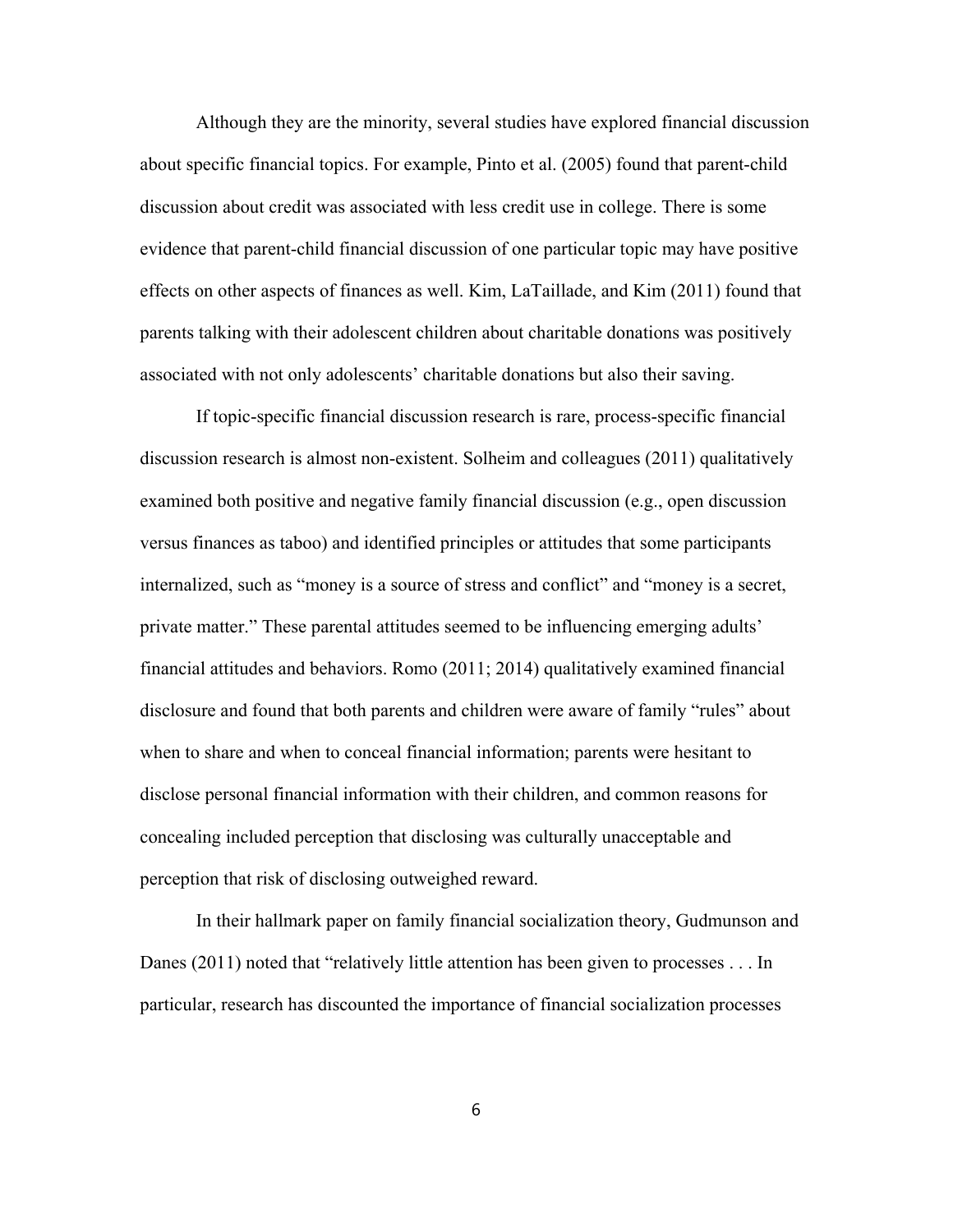occurring over time within the family social context" (p. 644). There is a need for exploration of how family financial discussions take place. What processes are involved? Who initiates the discussions? Where? When? This gap in the literature is hindering our understanding of family financial socialization, given that "Communication plays a key role in relationships and in financial socialization and is an important link to financial behaviors" (Gudmunson & Danes, 2011, pp. 661-662). Identifying how parent-child financial discussion occurs (i.e., discussion processes) is necessary for furthering research on family financial socialization and its impact on children's immediate and future financial outcomes. The current paper seeks to address this gap by qualitatively exploring family financial discussion processes using multigenerational perspectives.

#### **Method**

This study is part of a multigenerational, qualitative project called *Whats and Hows of Family Financial \$ocialization* (LeBaron, Hill, Rosa, & Marks, 2018a). The purpose of the study is to explore what and how children learn about money from their parents. A featured strength of the methodology is that principles and socialization methods were qualitatively reported by three generations (i.e., college students, parents, and grandparents).

# **Participants**

The convenience sample for this study  $(N = 115)$  was drawn with some elements of intentional sampling to enhance diversity in terms of both gender and race. The sample was composed of 90 undergraduate students (ages 18-30) enrolled in family finance classes at three different universities (a private university in the Intermountain West, a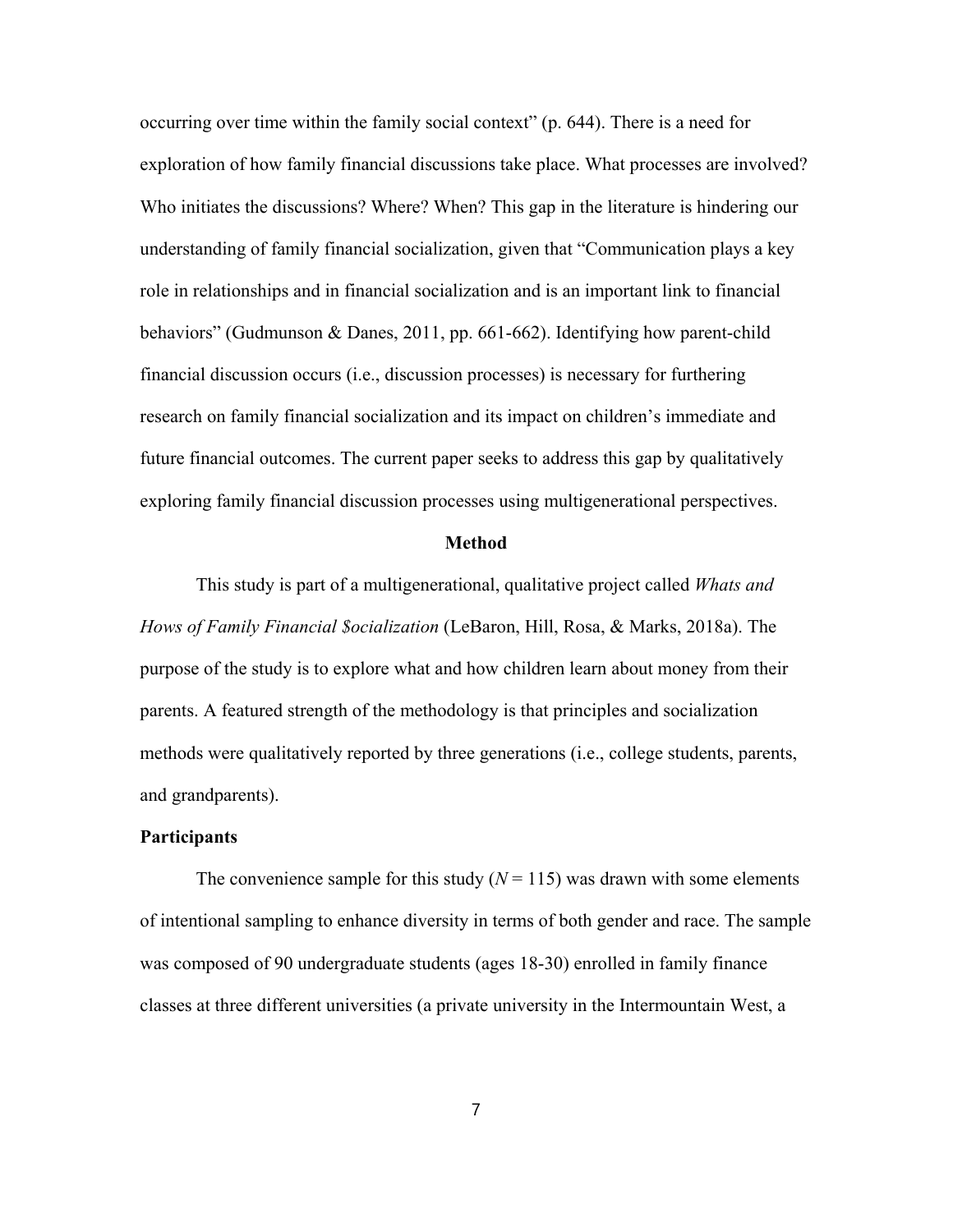public university in the Midwest, and a state university in the Southwest). All student participants were asked whether or not their parents and/or grandparents might be willing to be interviewed. For those willing, contact information was recorded and invitations were sent via email and phone (see Marks, Rosa, LeBaron, & Hill, 2019 for more information on sampling and method). A small number of students' parents ( $n = 17$ ) and grandparents  $(n = 8)$  participated in the study, providing unique perspectives from three generations (college student, her/his parent, her/his grandparent). The sample was 66% (76 of 115) female and 34% (39 of 115) male. The racial composition was 62% (71 of 115) White and 38% (44 of 115) ethnic and/or racial minority (including Black, Latino/a, Asian, and Pacific Islander participants).

### **Procedures**

Qualitative, semi-structured interviews (lasting between 15 and 60 minutes) were conducted by trained research assistants either face-to-face or over-the-phone. The interviews with the 90 students began with two open-ended questions: 1) "What did your parents teach you about money?" and 2) "How did they teach you those things?" In addition to being asked the two previous questions (regarding their own upbringing), parents and grandparents were also asked 3) "What did you teach your children about money?" and 4) "How did you teach them those things?" Based on participants' responses, follow-up questions were asked to help the participants share past experiences. The semi-structured nature of the interviews allowed the interviewer to adapt to the interview participant by asking clarifying follow-up questions that were individually tailored. Although exploratory, the interviews were influenced by family financial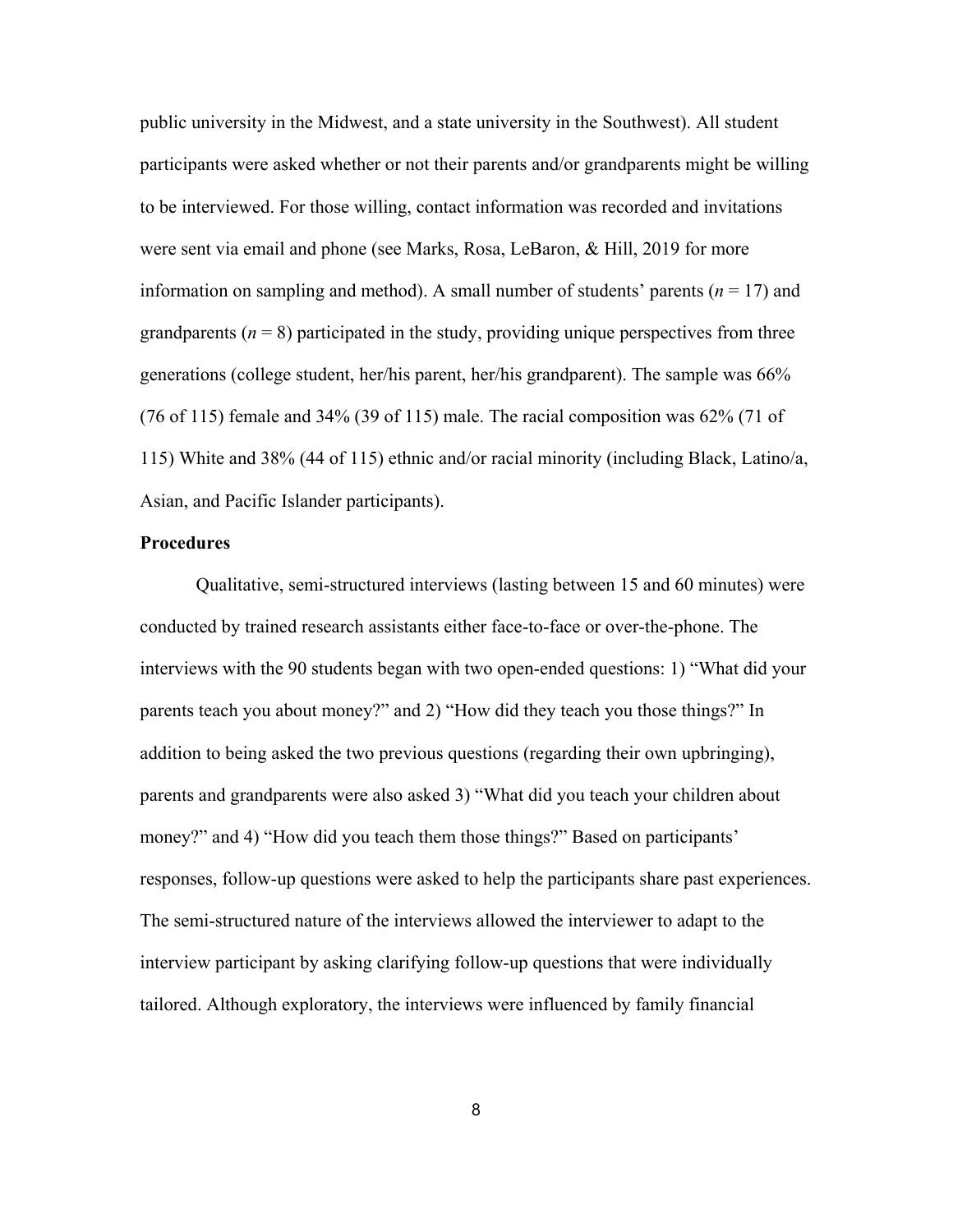socialization theory (Gudmunson & Danes, 2011), so follow-up questions often sought to identify whether socialization methods used were implicit or purposive, etc. Interviews were recorded and transcribed verbatim.

### **Coding and Analyses**

**General project procedures.** A systematic, team-based approach to qualitative data collection, coding, and analysis was employed to produce "more valid, reliable, and rigorous qualitative research" than the solo researcher (or "diva soloist") approach often employed in qualitative research (Marks, 2015, p. 494). Specifically, the four-phase, team-based approach to qualitative coding and analysis (described in detail in Marks, 2015) integrates several strategies for providing greater reliability. Our team's process included: (a) developing a detailed audit trail for sampling, questionnaire usage, and qualitative coding (e.g., Table 1, NVivo files) that demonstrated and provided a "replicable method of inquiry" (Marks, 2015, p. 499); (b) building a diverse qualitative research team; and (c) coding in pairs with a focus on inter-rater reliability that allowed for multiple voices but "temper[ed] the idiosyncrasies [and biases] of any single member" (p. 502).

To identify consensus themes, team members independently read through the transcriptions of 5-10 initial interviews and then presented themes to the rest of the team that were most apparent to them. Upon deliberation, the collective team identified eight core themes. Only emergent themes documented by all team members were "designated with the carefully reserved appellation of *core theme*" (Marks 2015 p. 503, emphasis in original). After further analyses and deliberation, the team moved from an eight theme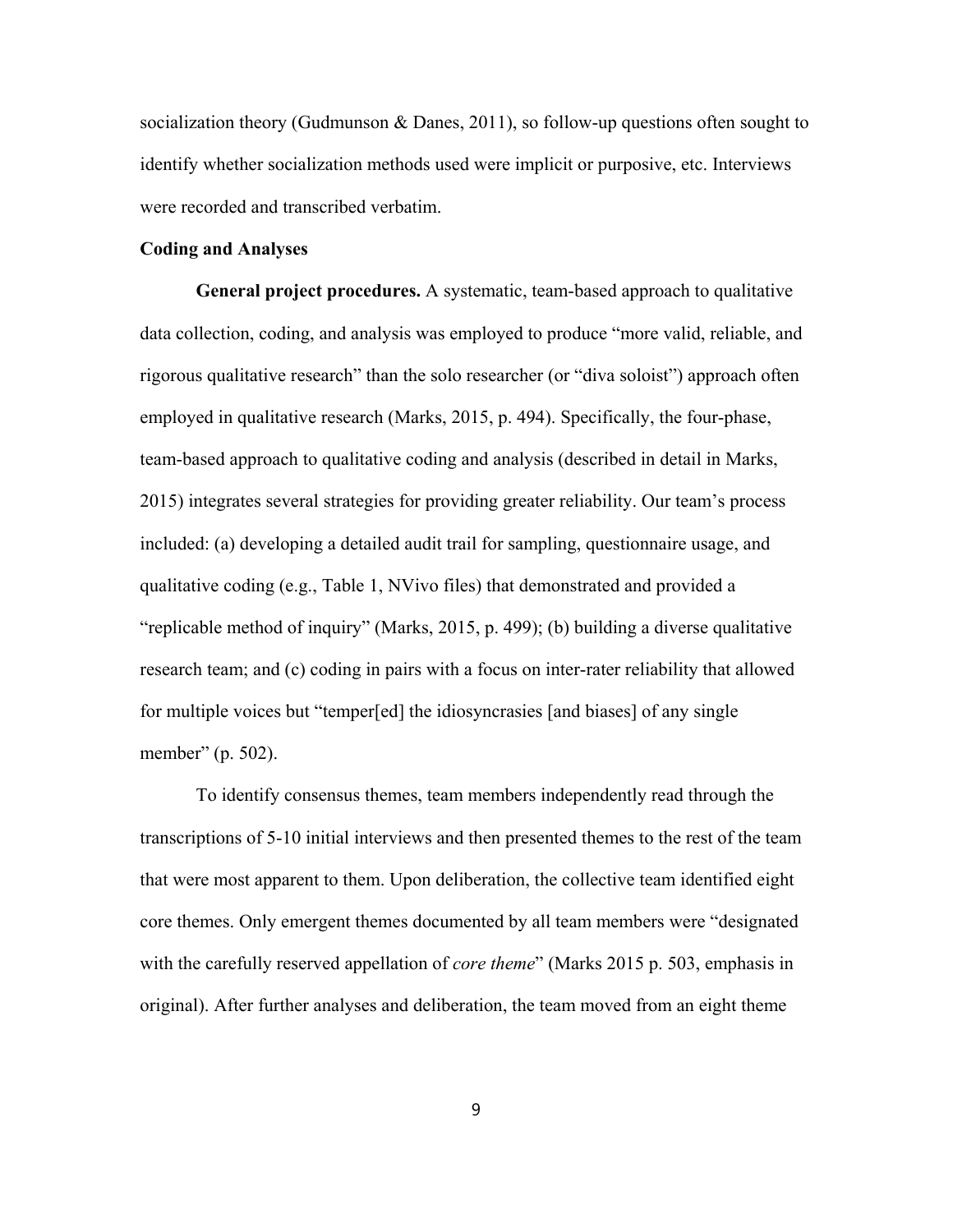model to a seven theme model. From there, ten research team members split into five coding pairs. The data were further analyzed and cataloged using NVivo 11 software. First, an interview was assigned to a coding pair. Next, each member of the coding pair independently open coded the interview. Then, coding partners met to review their open codes line-by-line in a check and balance system, resolving discrepancies as they arose.

This dataset and these general project procedures for coding and analysis have been used in several papers from the *Whats and Hows of Family Financial \$ocialization*  project (Jorgensen et al., 2019; LeBaron, 2019; LeBaron et al., 2018a, 2018b; LeBaron, Rosa-Holyoak, Bryce, Hill, & Marks, 2018c; LeBaron et al., 2019; Rosa, Marks, LeBaron, & Hill, 2018). The following procedures are specific to the current paper.

**Discussion-specific procedures.** One of the seven main themes of the project was the emergent core theme of "Financial Discussion" (i.e., the topic of this paper). After initial coding, this theme was further analyzed by team members (who were divided into three coding pairs). Upon further analysis, we identified two related forms of financial conversations: Parent-Initiated Discussions and Child-Initiated Discussions. The prevalence of both Parent-Initiated and Child-Initiated Discussions was sufficient that these categories were designated as themes in their own right for this paper (see Table 1). Composite inter-rater reliability for the themes and subthemes presented in this paper was very high (.90), with discrepancies as incidents in which coding partners had varying independent coding and could not agree on a resolution.

## **Findings**

Under the two major thematic headings, Parent-Initiated Discussions and Child-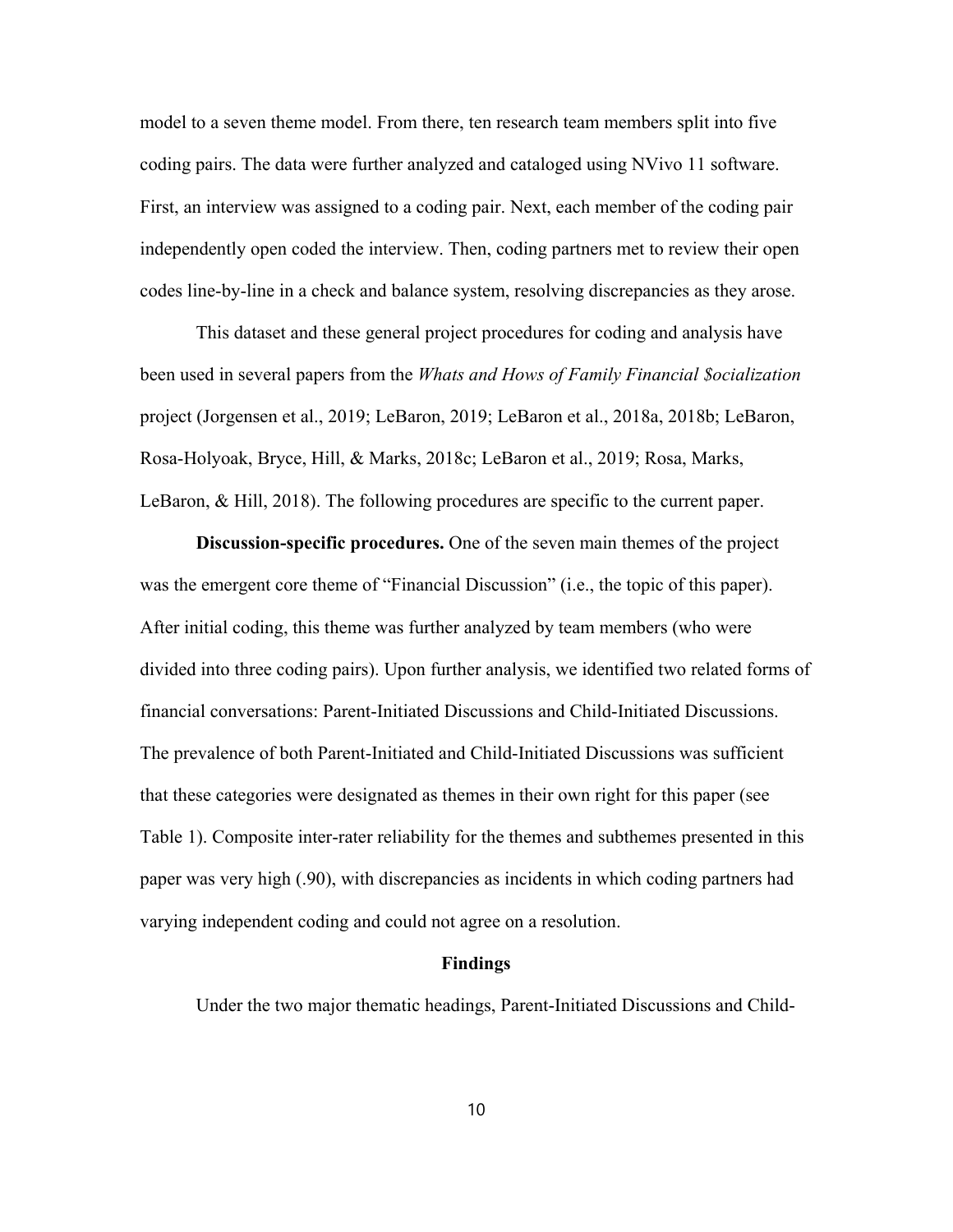Initiated Discussions, our team-based analyses identified a total of five different processes (see Figure 1).

# **Theme 1 – Parent-Initiated Discussions**

**Concept 1a—Sharing financial experiences: "My parents are open."** Several participants reported that one vital element in parent-child discussions about money is parents being open with children about their own financial experiences. Often, these experiences included financial instability and even significant financial mistakes. One White, female young woman (123) said:

My dad was bad with money at first and filed for bankruptcy. [That] was why he told me to be careful, because he was bad with money and spending it on unnecessary things. I think that's why he's been stressing it a lot. I learned . . . to spend [money] carefully based on [his warning] and his experience of ... bankruptcy.

Not all participant reports of poor financial decisions were from children "confessing their parents' sins." Several parents were candid about their own mistakes—and some discussed trying to turn their own foibles into learning opportunities for their children. A Latino father (141) explained, "I have tried to teach my kids that it is so very, very easy to follow my example and max out my credit cards and be enslaved to credit card companies." In this father's view, however, his teaching may have stimulated an overcorrection. He went on to report:

[N]ow my daughters are very, very afraid to use credit, and [I am] having to backtrack and tell them, "Ya know, sometimes credit is good. You have to use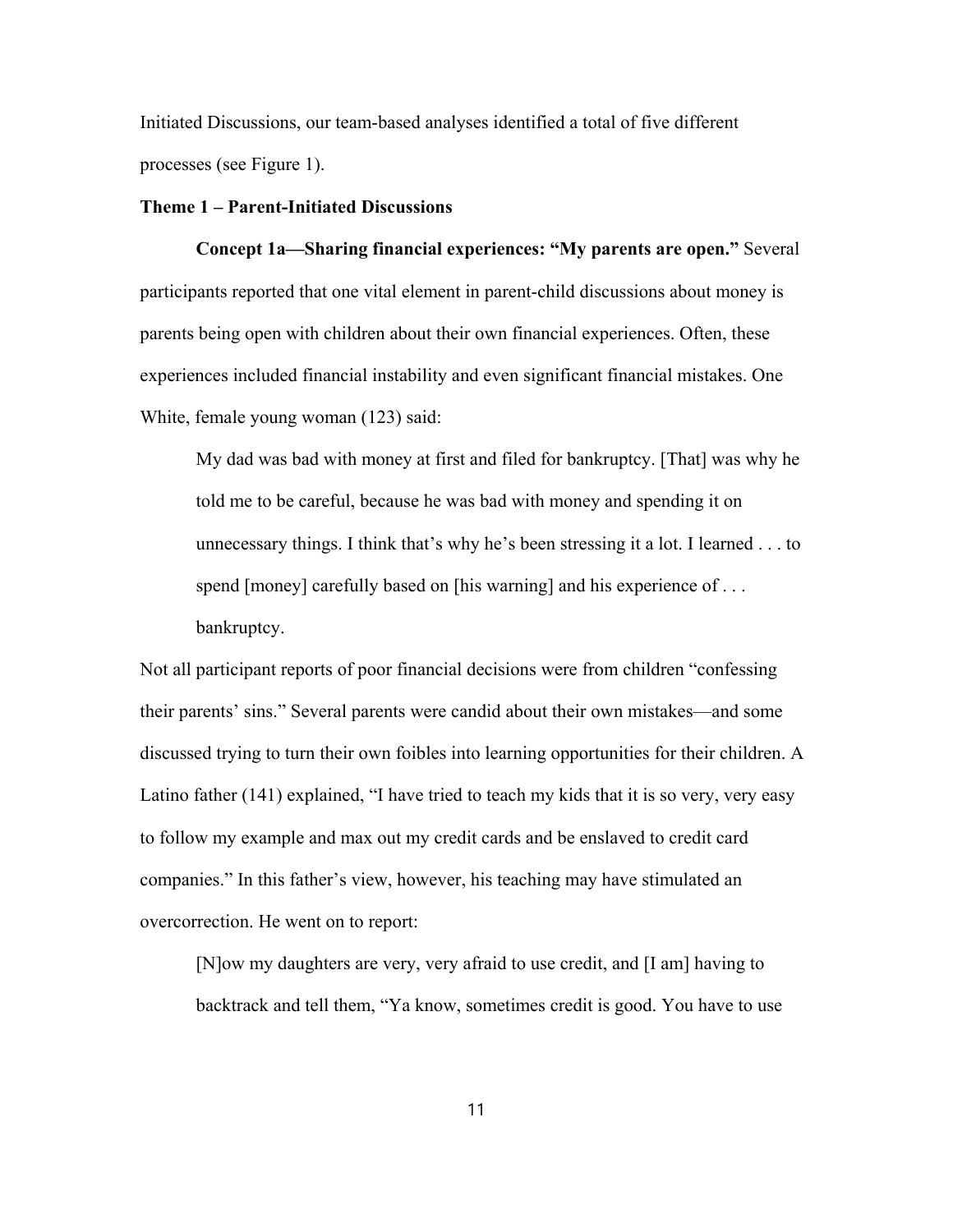credit to establish financial accountability or responsibility." [Now, I'm trying to teach them] the importance of maintaining a good credit score and what can impact a good credit rating.

A Black mother (154) discussed her financial experiences and "hard" early life repeatedly with her own children, desperately wanting a more stable financial future for them. She said:

I told them [to] at least make sure if they didn't have no bank account, at least get a piggy bank and put what you can . . . inside, so when you get older, you will have something. [I'd tell them], "I don't want you to have the life that I had." Because me growing up as a mother, it was hard. It was real hard. I don't want their life to be hard like mine was.

This same mother discussed not only savings but also education and home ownership: [I told my kids], "A high school diploma is . . . going to get you nowhere these days. You are going to need . . . more than just a high school diploma. Get an education, so that when you become a mom  $\ldots$  [you can] get a house  $\ldots$  you are prepared. . . . I was not."

Some of the financial experiences parents shared were positive. A White, female emerging adult (121) said, "I felt like I was pretty educated when it came to finances because of . . . [my parents'] past stories and the advice they had to share. . . . It's also good having my brothers who have gone through it, and they have advice and experiences and stories that helped." The positive financial experiences shared by both her parents and older siblings were reportedly beneficial to this emerging adult's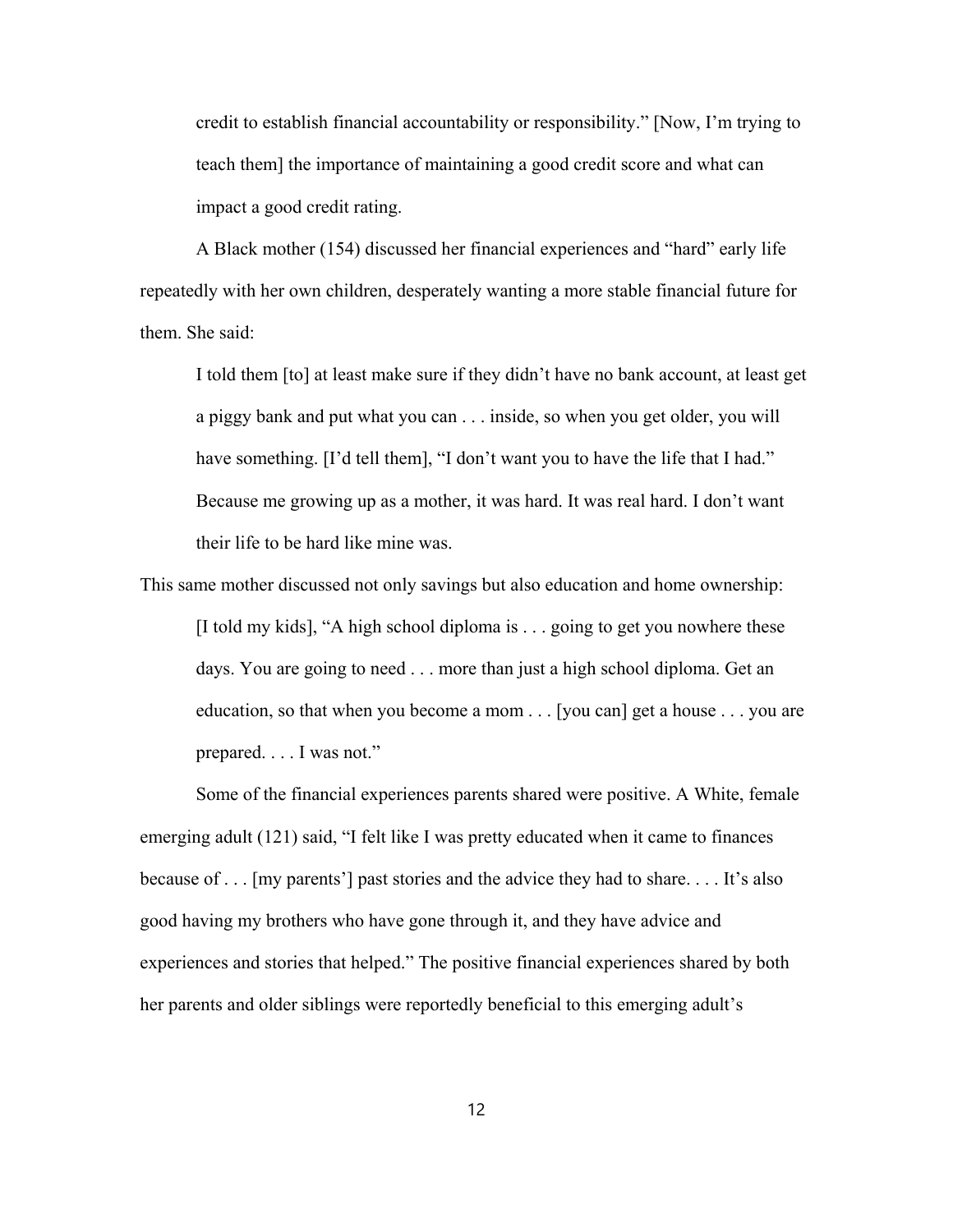financial learning.

Sharing experiences, including those of financial instability, both successes and challenges, was one way parents taught their children about finances. Another approach was more "hands on," as discussed in the next section.

# **Concept 1b — Involving children in decisions: "In our [family financial] planning meetings . . ."** Many of our student participants discussed learning how to make wise financial decisions with the help of their parents in a family context. Some described specific family-level decision-making processes that facilitated sound decisions while also instilling helpful principles and practices in the children. A White, female student (122) shared the following:

We all got used cars. [We] would go . . . look at what we *needed* in a car and what was a want. [We would consider] . . . the price of the car—what was reasonable . . . and what was crazy. . . . [Our parents asked what] we did not need and [said] we were not paying for [wants]. [T]hey . . . mentioned the interest rates [and] . . . taught us about that and the price compared to how many miles w[ere] on it, how old it was, what was actually in this car compared to how much you are paying for it

This student participant learned that the wise purchase of a vehicle is a process, not an event—a process that involved discerning between needs and wants; considering interest rates, price, mileage, model year, and value; and making an informed composite choice. Many other students also discussed family meetings and/or family decision making surrounding finances. For example, a White, male emerging adult (52) reported: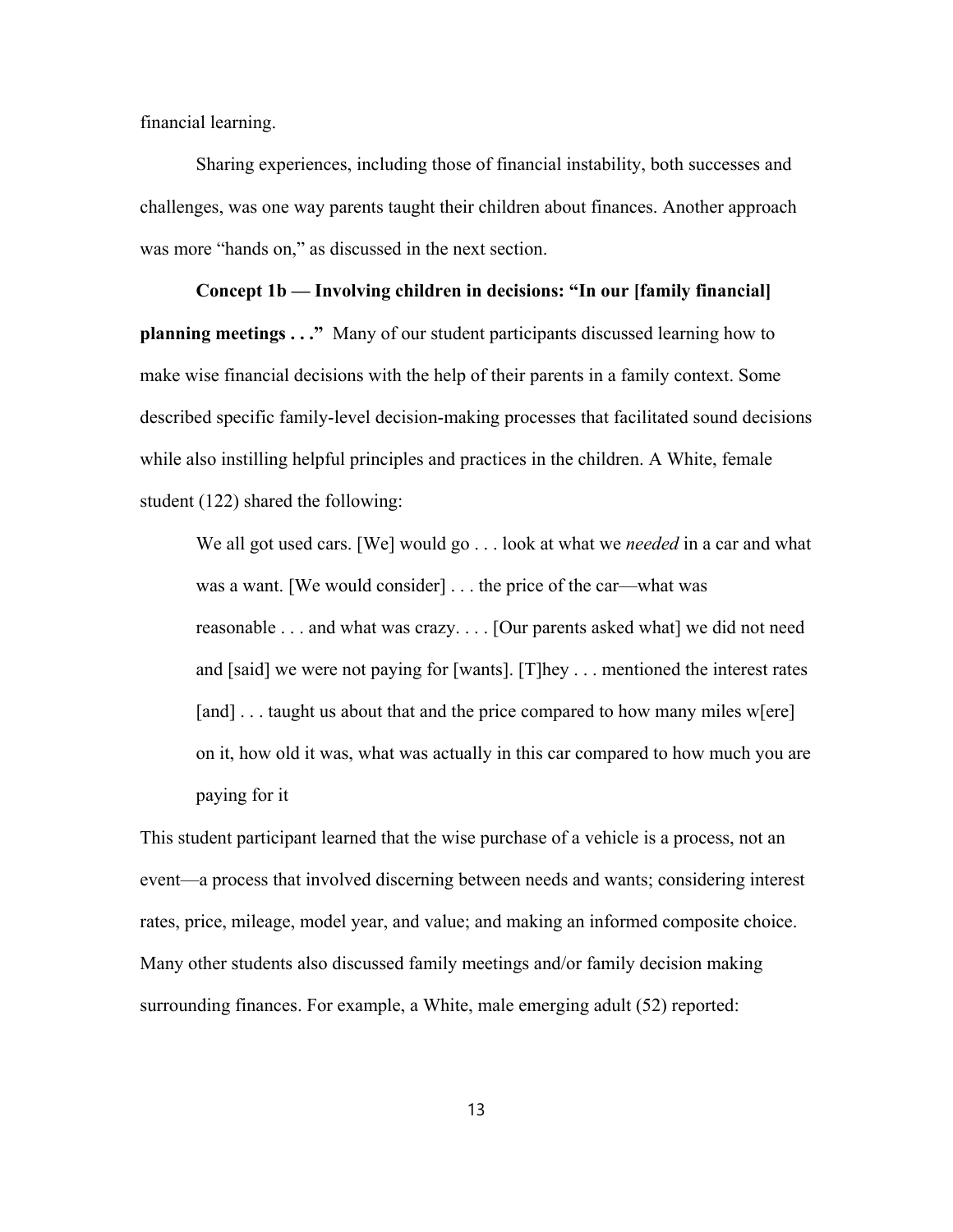Within the last five years, [my parents have] started having family [meetings], and my dad has made some of these family [meetings] . . . based around our family budget, actually sharing with us their numbers that they use. When we first saw those numbers we were really surprised because for most of our childhood we did [not] know how much they were spending, but when we saw . . . how much is actually going to the house payment every month we were pretty shocked. We had no idea. And they told us how much they were saving, how much was going towards piano [lessons] every month and even as far down as like trash pickup. . . . [They explained the] real cost[s] that you have to pay for and that really opened some of our eyes. We didn't make a ton of decisions with them, but we talked about ways that maybe we could cut back: making sure you turn off the lights when you leave the house, just simple things [like that].

It seems that both parental disclosure and child involvement in family financial decision making were central to this emerging adult's financial learning. A Pacific Islander, female emerging adult (57) discussed family-level financial decisions and accountability as follows:

[A]t the end of every year . . . my parents . . . [would] tell us how much they received every year so that everyone knew what they were receiving and where the money was going to. And whenever they made decisions in regard to the money, they involved us in those discussions. I thought it was nice because then I knew what was happening. . . . [A]t first I wondered why they were doing it, but I think . . . they're trying to teach us to be accountable to others for the money.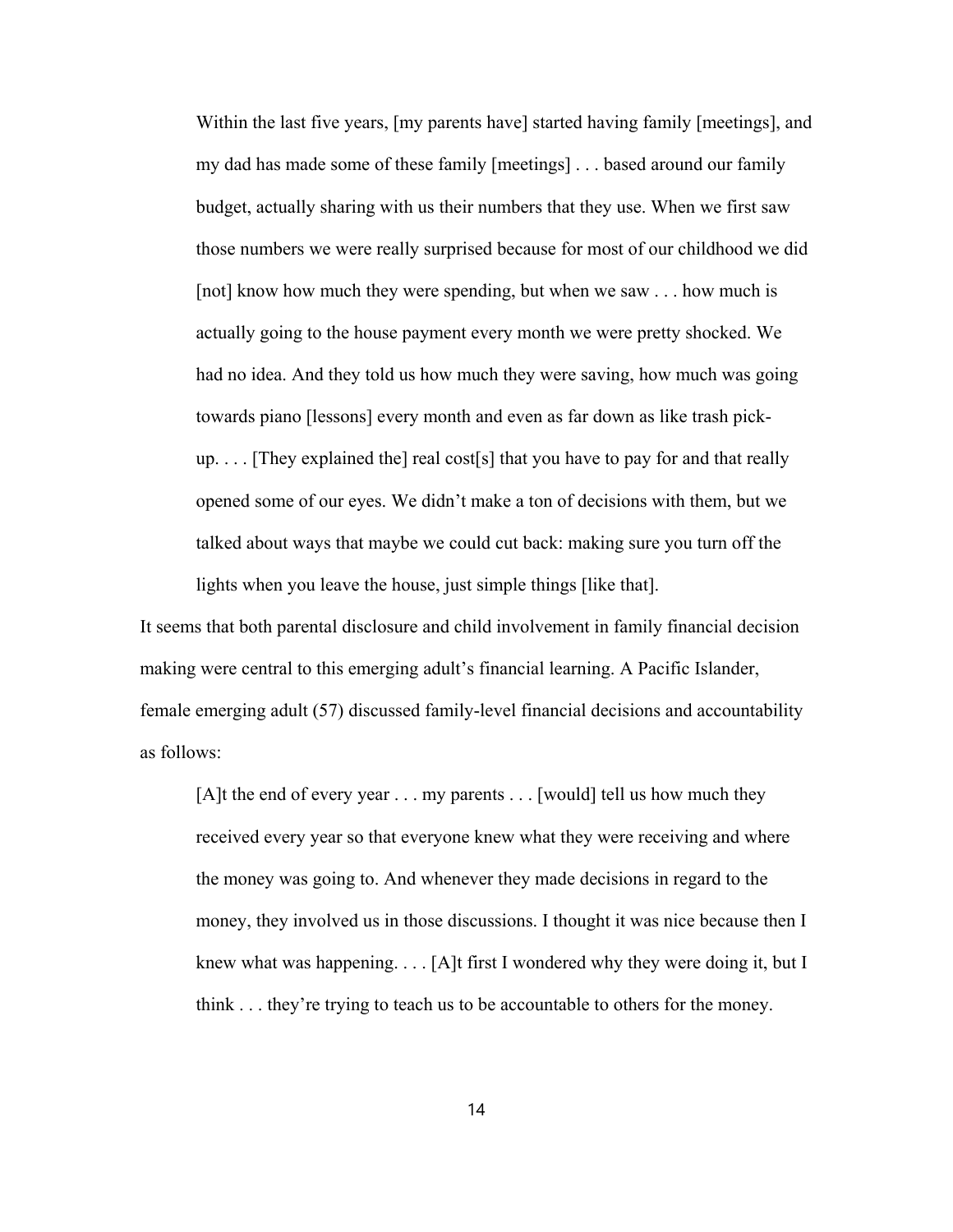[They taught us that] it was a family thing and not just the two of them.

A White, female emerging adult (21) said of her parents:

[M]y dad would sit us down sometimes and show us the mortgage and show us savings and decisions that he and my mom were considering making together financially. [They] would ask us if we thought they were good decisions and we would go through them and see if they would save money in the long run.

The preceding four accounts reflect students' perspectives. The final two interview excerpts we will share in connection with *involving children in decisions* are drawn from a parent and grandparent. One White mother (104) shared a narrative from the previous day (involving the younger sister of the college-aged participant we interviewed) to convey their family's approach to discussing wise financial decision making. She told us:

[Y]esterday I took my youngest daughter to a meeting for the mountain bike team to see if she wants to be on that. We came out [of the meeting] like, "What do you think?" And she [said], "Well, it [is] really expensive" and I [said], "Well, yes, because [the fee is] all in a bunch. \$700 seems like a lot of money, but tomorrow . . . you [are] going to your voice lesson, which is \$70 [per lesson]. [So], to go to 10 of those [lessons], that [is] the same as . . . a season of mountain biking."... So, it helped her see [that, yes,  $$700]$ ... is a lot of money, but [you] need to] compare. . . . [A]s we're going along, [we] help them see what things cost [and how to decide what to do].

A closing narrative reflecting the concept of *involving children in decisions* came from a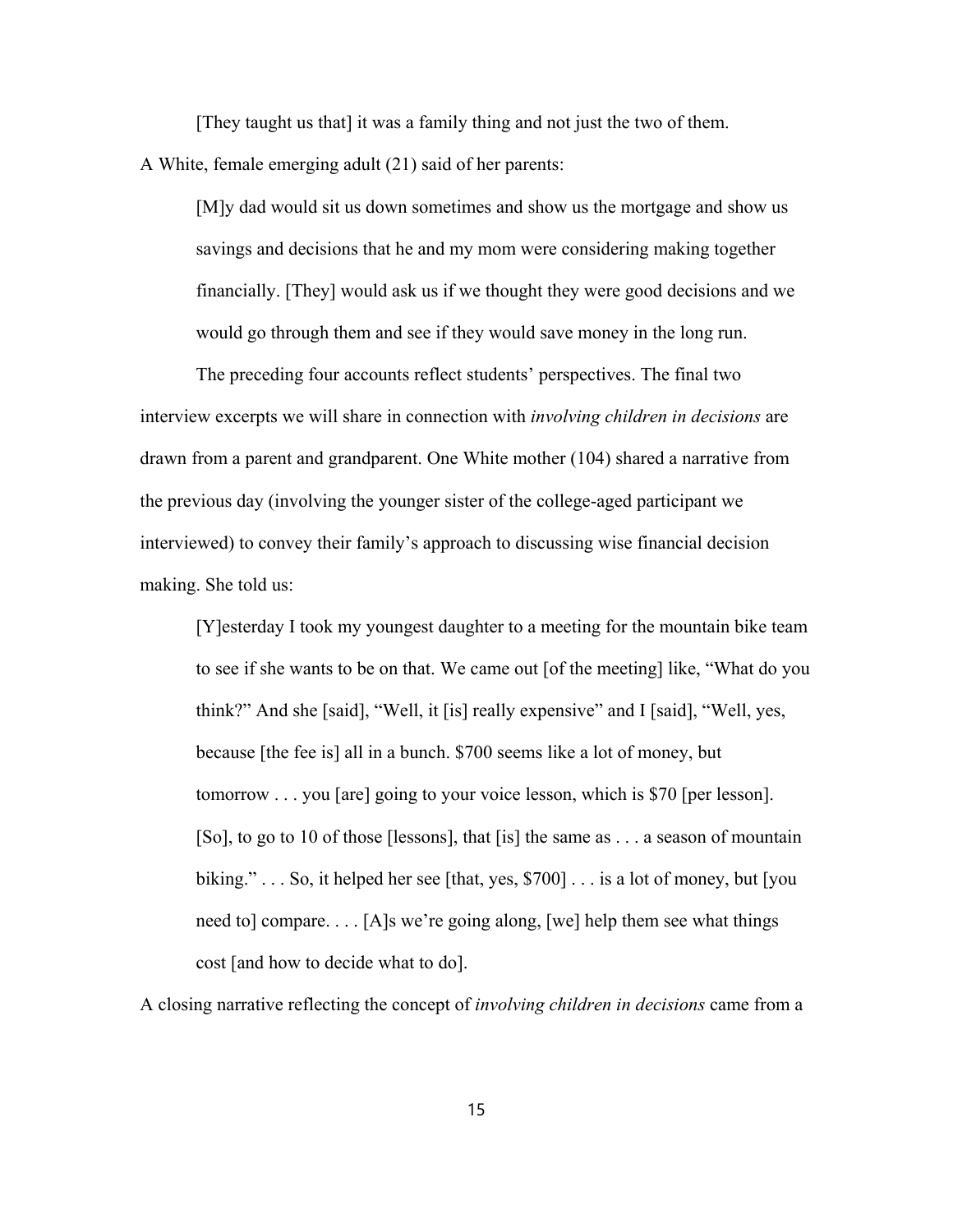White grandmother (111) who reportedly discussed both financial and educational goals in her family's "planning meetings":

[I]n our [family financial] planning meetings, we would talk about "What do you want to do and how are you going to get the money to do that?" We would talk that through. We expected [all our children] to go to college and [we] talked about that [too].

This "child as decision participant" approach reportedly benefitted the (now collegeaged) emerging adults.

# **Concept 1c – Parent-initiated, age-appropriate conversations: "Dad got down on my eye level."** Many of our emerging adult participants shared financial lessons they learned from their parents—when they were ready. In such families, financial discussions were not a "one and done" proposition. These age-appropriate conversations involved meeting children where they were at developmentally and talking to them about concepts (and promoting experiences) that seemed tailored to the child's age. Indeed, some participants remembered and shared fundamental financial discussions they had with their parents when they were younger than 10—knowledge and principles from which have apparently remained with them through adolescence and into emerging adulthood. A White, male emerging adult (81) reflected:

I had a checking account where up until I [was in college] it was a joint account with one of my parents. [T]hat was [started] really early on, around . . . 8 or 9 [years old]. [It was the] kind of thing where [they would ask], "What are you going to do with this birthday check?" [and I would say], "I just want to save  $\dots$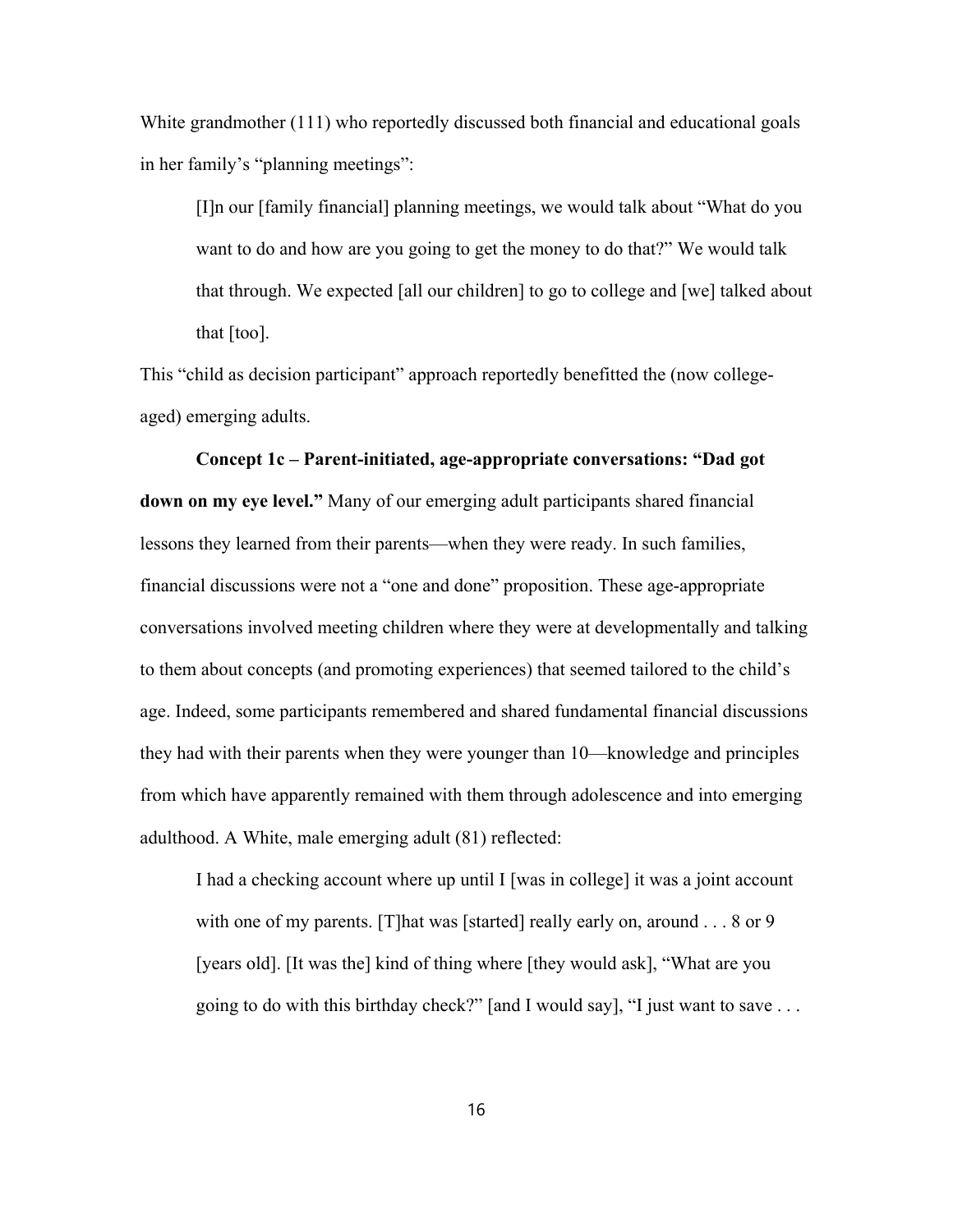as much as I can."

Another White, male emerging adult (60) explained that, even from a young age: My mom had us track everything that we paid for. Me and my brother are pretty close in age, so she used to sit us down and show us one of those pocket spiralbound notebooks. She [would] open it to the first page and say, "Alright. Top line: write how much allowance you got yesterday." So we [would] write it down, and then she [would] say, "Take out 10 percent for tithing." So we [would] write that down, and then she'd say, "So for the rest of the month . . . keep track of what you spend."

A Black, female student (120) explained a concrete, envelope-based financial allocation and saving system that her parents introduced during middle-childhood. She explained:

We would get paid for doing chores. We had three envelopes, one was "spend," one was "save," and . . . the third one was . . . "give back to the church" or . . . "giving." So, we did that. [They] encouraged [me to do that] since I was like eight. So, they instilled that into me [and] I was able to save a lot from when I was really young.

In the three preceding participant accounts, participants offered reports of parentinitiated discussion regarding the following: establishing and utilizing a checking account, financial tracking of income and expenditures, charitable and faith-based giving, financial allocation, and saving. Notably, each of these reports hailed from experiences before children turned 10 years old. In the following narrative from a Latina emerging adult (133), we see several financial principles (e.g., savings, establishing and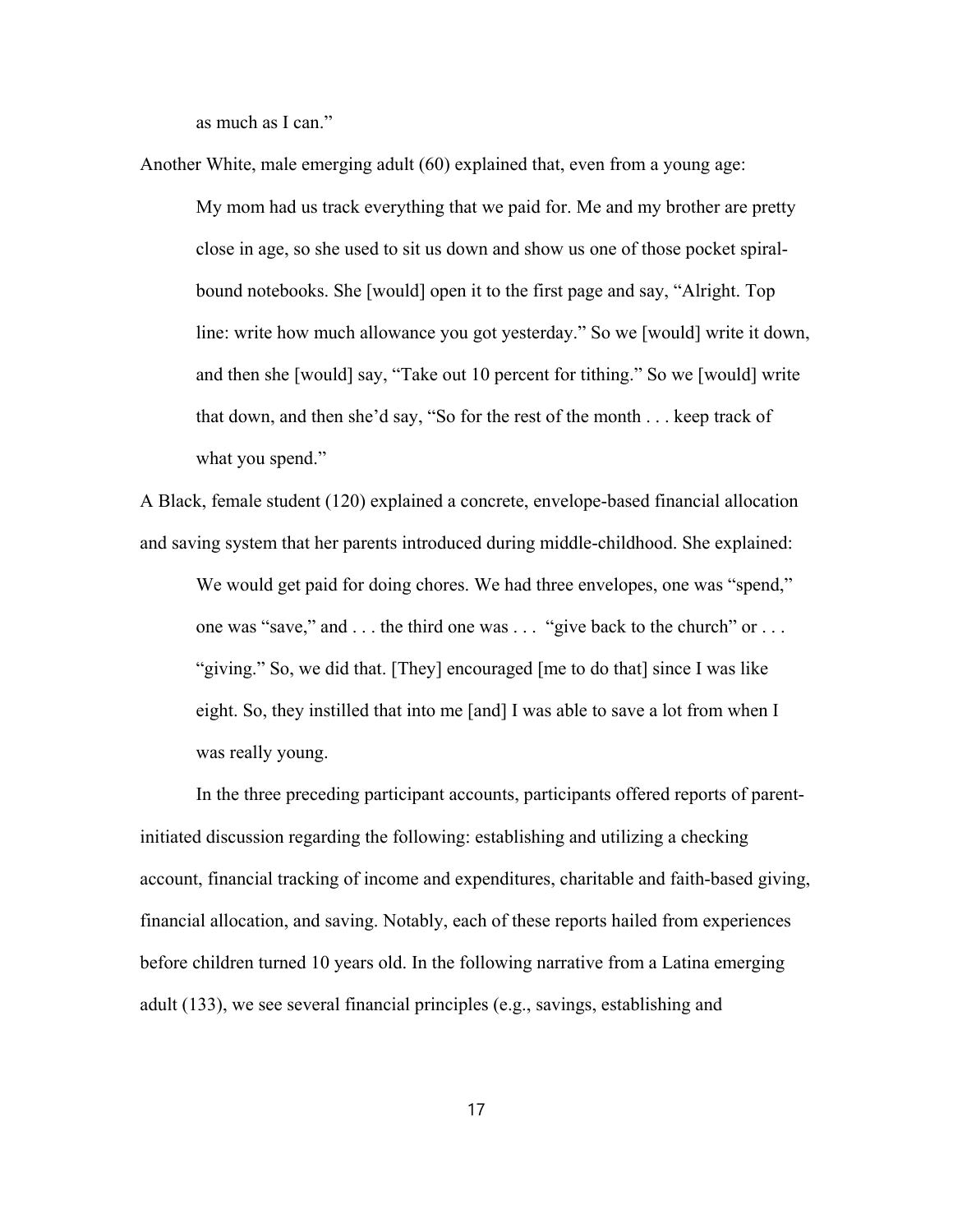contributing to a savings account, budgeting, faith-based giving, and discretionary spending) all being discussed, literally and figuratively, on the child's "eye level" by intentional parents.

My dad always reminds me that [saving is] so important. He got down on my eye level when I was younger and [said], "It's so important to . . . save your money in case you [really] need it." And so from that time forward, I was putting money in my savings account. Whenever I would get birthday money, I would make a budget for myself.  $\dots$  [B]udgeting I  $\dots$  learned from [watching] my mom  $\dots$ budget at the breakfast table. I would make a budget: "This is how much money I got, this is how much I got for my birthday. I [am going to] put 10% into a tithe, I [am] going to put 50% into savings, and then the rest of it I [am] going to spend on something I like."

For many of the participants, "eye level" or age-appropriate financial discussion was adapted during their teenage years as more advanced principles were discussed. One White, female emerging adult (152) reported that formal work began in the mid-teens:

I started working when I was 15, because [my parents] told me, "What if you get a job? You have to start paying for your own clothes." [At that point] anything that I would want to buy  $\dots$  that would be [from] my money now.  $\dots$  [T]hey wanted me to realize how much money different things actually [cost], and how much we [were] actually spending on different little things that I did [not] really need.

For the parents of this teenager, age-appropriate principles for their mid-adolescent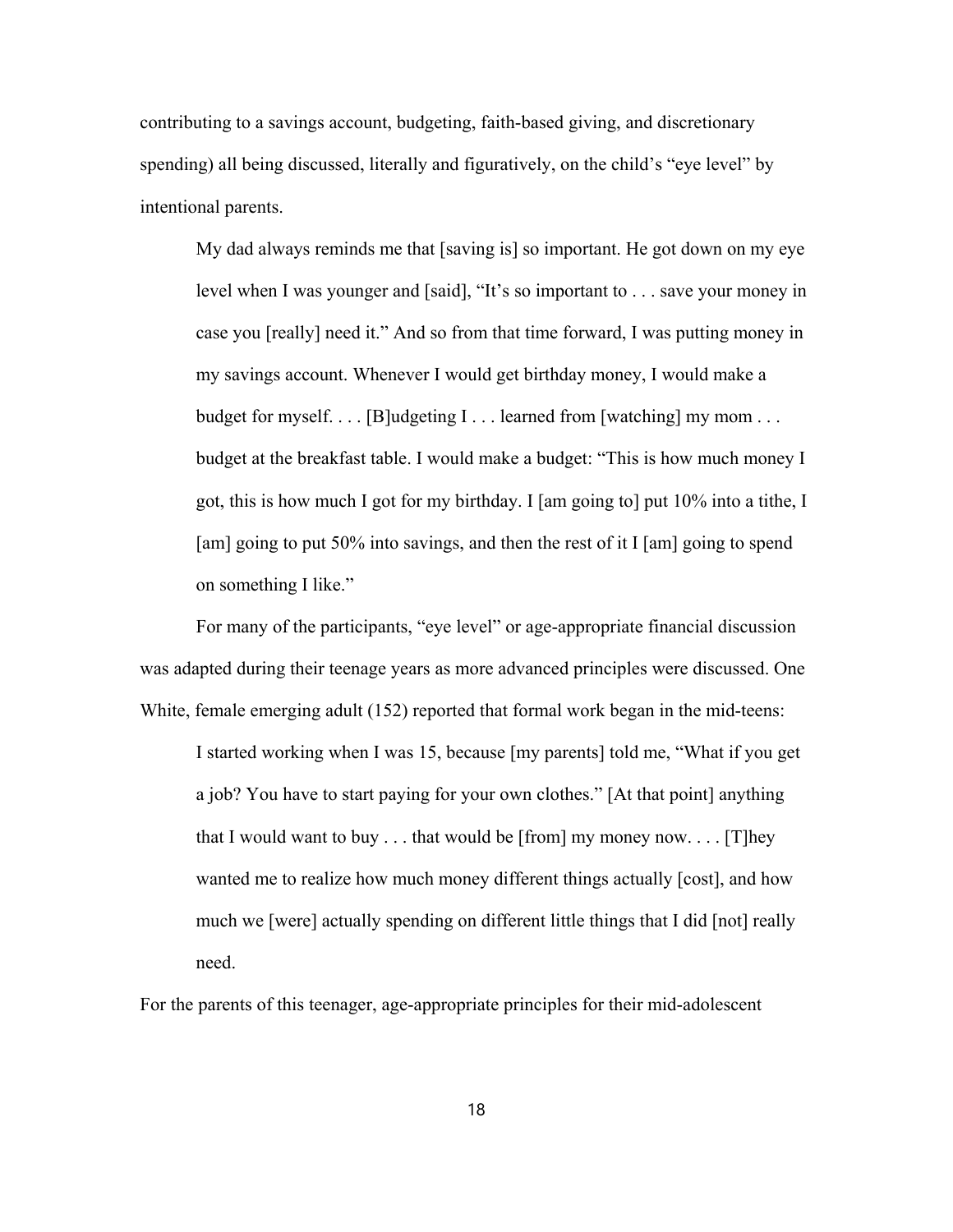included instilling a work ethic and engagement in formal employment—as well as a first-hand, real world opportunity to appreciate the value of money. For parents in another family, age-appropriate principles for their teens included saving for retirement, compound interest, and the time value of money. One White mother (108) reported:

Once [the kids] got old enough to start making money, they all started their Roth IRA . . . when they were in their teenage years. [T]hat [was] when we taught them [about] time value [of money]. So, when they were in high school they were already paying whatever they could into an IRA and seeing the logistics and . . . it was easy for them to comprehend that "If I am 16, 17, 18 building these accounts, then in 20 years I [will] be ahead of everyone else my age."

In connection with *Theme 1: Parent-Initiated Discussions*, we have heard reports across three generations and across time regarding three concepts, including: (a) Sharing financial experiences: "My parents are open"; (b) Involving children in decisions: "In our [family financial] planning meetings . . .," and (c) Engaging in age-appropriate conversations: "Dad got down on my eye level." Several financial principles were reportedly conveyed from parents to children, including but not limited to budgeting, living within your means, avoiding bankruptcy, discerning between needs and wants, avoiding credit card debt, pursuing college-level education, establishing home ownership early, saving, shopping for "real" value (e.g., reliable used cars), awareness of resource allocation, careful decision making, using money as a tool, establishing checking/savings accounts, contributing to the family through doing chores, charitable/faith-based giving, beginning a retirement plan (even in the teen years), making consistent IRA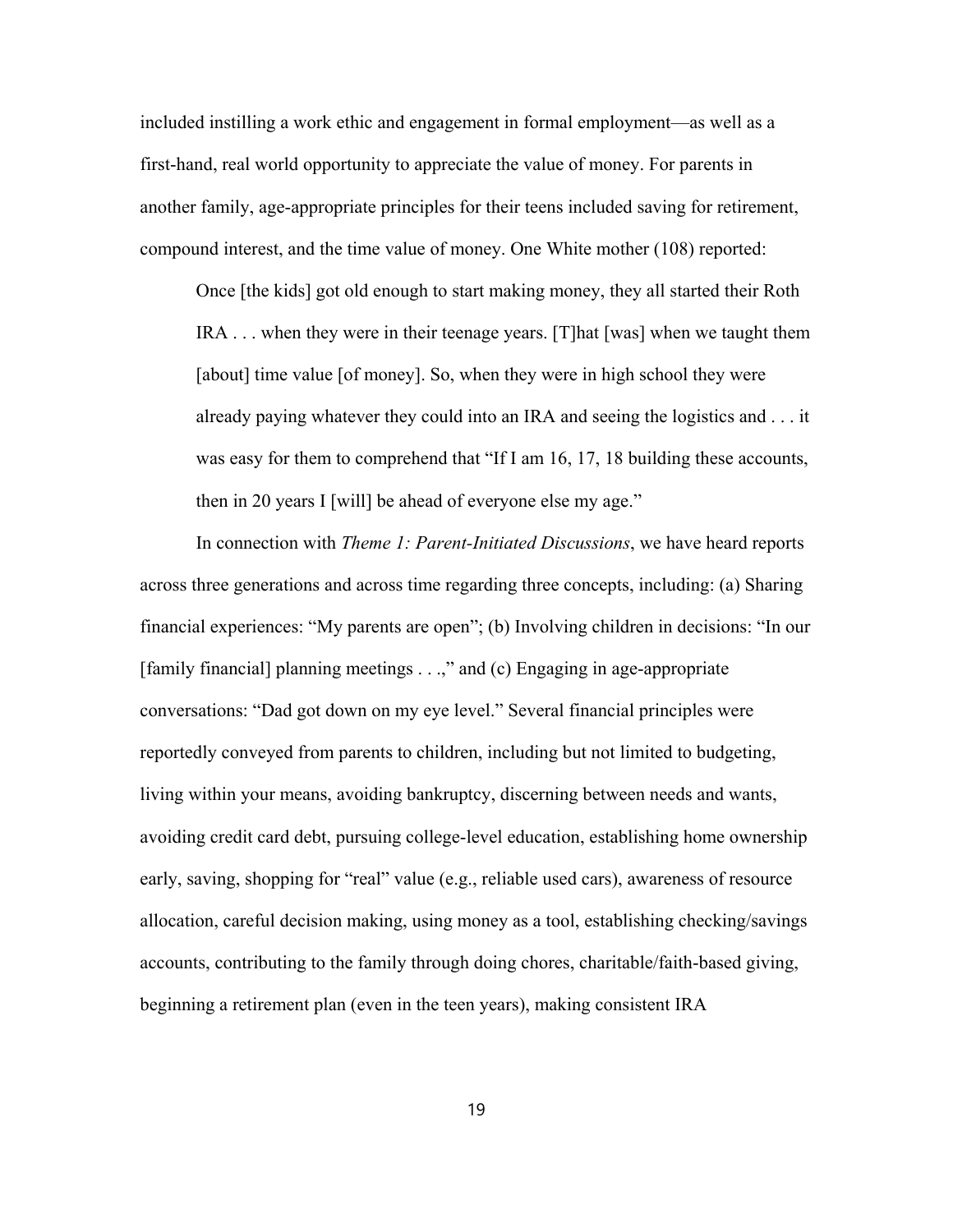contributions, understanding compound interest, grasping the time value of money, developing sound work ethic, and learning to pay one's own way. Parents stressed both avoiding financial instability and striving for financial stability. This impressive list of financial principles were discussed primarily through vertically structured (top-down) delivery. As we move to *Theme 2: Child-Initiated Discussions*, we will see that financial principles were often discussed in interactive, conversational, horizontal, and organic ways as well.

### **Theme 2 – Child-Initiated Discussions**

**Concept 2a – Children asking financial questions: "I went . . . and asked them."** One White, male emerging adult (10) recalled:

They [have] sat me down several times just because I requested it. I went into them and asked them about certain things. . . . [M]y dad knows everything and anything about how to run family finances and so he [is] a source of information, but he never really will go out of his way to teach you unless you ask [for] it. So that [is] how I [have] sat down with him in recent years. Just, "How does this work?"

For the following White, female student (132), her first fulltime job raised retirement program-related questions that she took to her mother. The daughter recalled: I got a fulltime job and I asked [my mom] about [401-K programs] and she said, "You have to participate in it . . . [even though] I never did it." But she talked to me when I asked her . . . , "How much should I put in?" [She said], "It's good to put money in when you're young, [shoot for] 10 percent ideally . . ."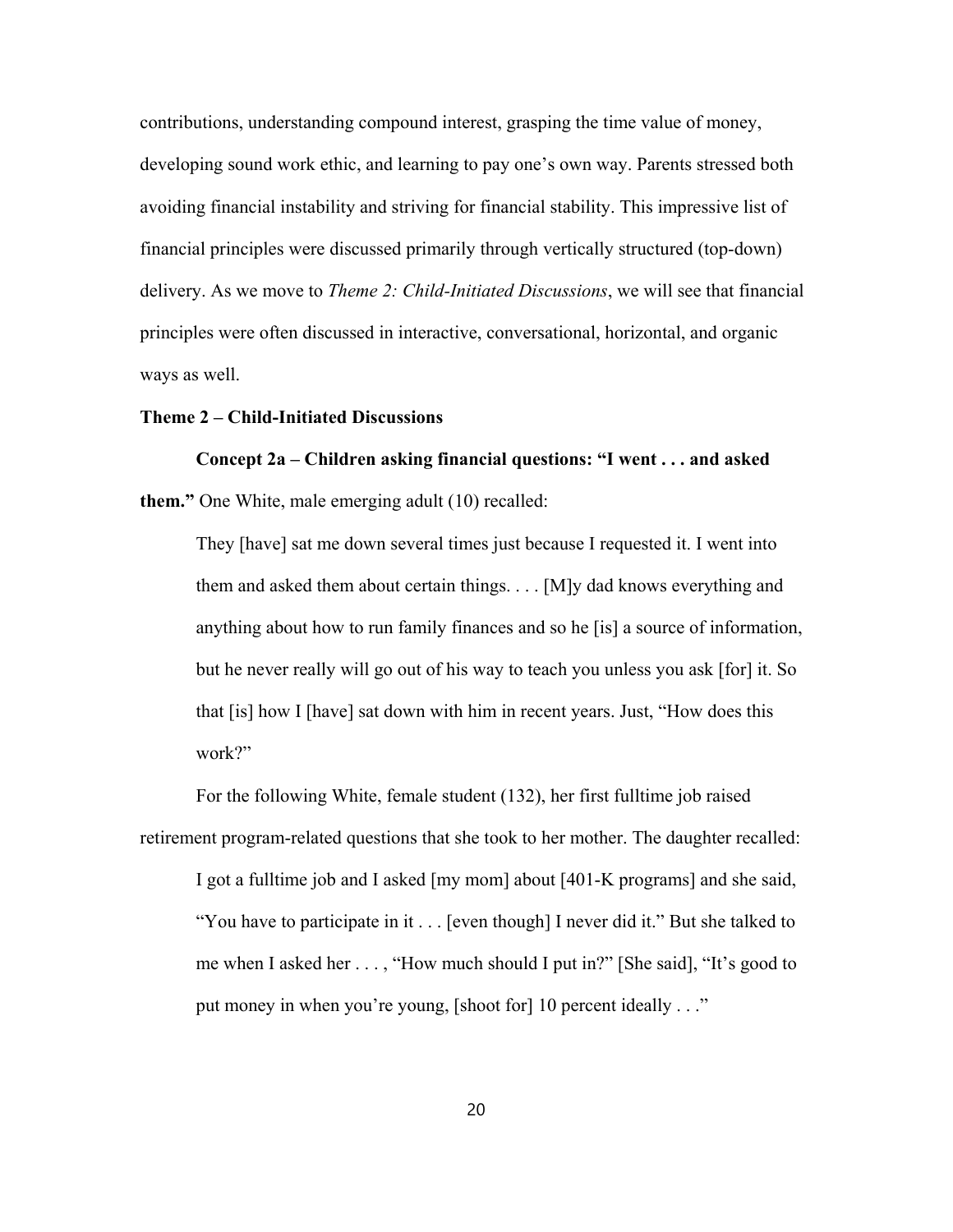The above narrative report from a daughter offers both strengths and weaknesses for our consideration as financial advisors/counselors and parents. From a strengths-focused vantage, we have a young adult who has the wisdom to ask—and we have a parent-child relationship with sufficient trust and respect that the child goes first to her parent. We also have the encouraging response from the mother that retirement programs are an absolute necessity ("you *have* to") and that the time to start is "when you're young." From a negative vantage, we have a daughter reaching emerging adulthood without learning the answers to these questions previously; we have a mother who failed to model the behavior she is endorsing; and we see a parent offer a recommended retirement contribution figure ("10 percent ideally") that is *not* ideal, but well below the minimum that prudent advisors would recommend. The importance of informed financial instruction is powerfully, if implicitly, underscored.

One Latina grandmother (156), like other parents and grandparents in our sample, used children's questions as a forum and opportunity to discuss and model wise financial management. This grandmother shared her recollection that:

When I would get my bank check, [they] would start with . . . "Oh okay, can we go to the movies this weekend?" and I would [respond], "Okay, hold on, let me check and see what needs to be saved [and] what needs to be done and then we'll talk about a movie or going out to eat or anything like that." So . . . every paycheck they knew what was coming: ". . . we need to pay the phone bill, . . . we gotta pay cable, we gotta pay the rent, the car payment, the insurance payment." [And then], "Uh oh, guess what, we only have like \$200, so what should we do?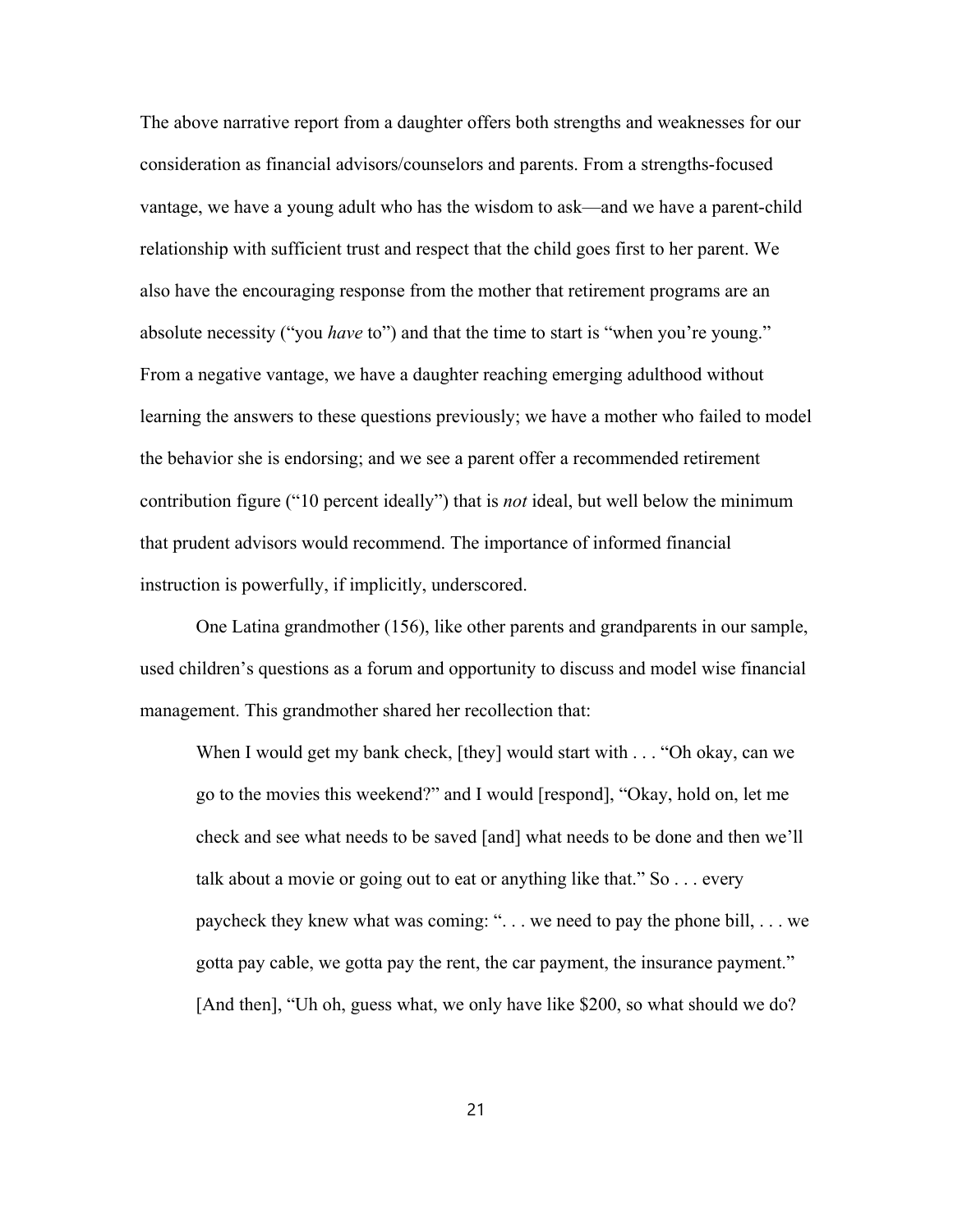Should we go to the movies or should we go out to eat? You guys have to choose." So they started seeing that at an early age [that you have to make wise choices]. [T]hey did.

Our final participant excerpt that we will share to illustrate the concept of *children asking financial questions* is from a White, female emerging adult (7):

I [have] always been able to ask [my parents] questions. I [have] always been able to trust them. Because, when I did come and ask them questions, they were very kind and willing to help me understand. I trusted that they knew the answer, and I trusted that they had some experience with [finances].

As our data confirmed, the same kind of "trust" that allowed emerging adults to "come

and ask questions" about finances also seemed to promote and foster *child-initiated, ageappropriate conversations* about finances. This concept will serve as our last sub-theme of the Findings section.

# **Concept 2b – Child-initiated, age-appropriate conversations: "I went to my parents and ...**" Early in the Findings section (Theme 1), we addressed the important and multi-faceted financial discussion concept of age-appropriate conversations. In the first theme, however, these conversations were parent-initiated and parent-directed (e.g., parents pro-actively establishing and explaining an IRA for their teenage child). Here we turn our focal lens to retrospective accounts of discussions initiated by a child (often a teen or emerging adult)—conversations where parents seemed to discern and capture an instructional opportunity. One participant, a Latina grandmother, recalled an experience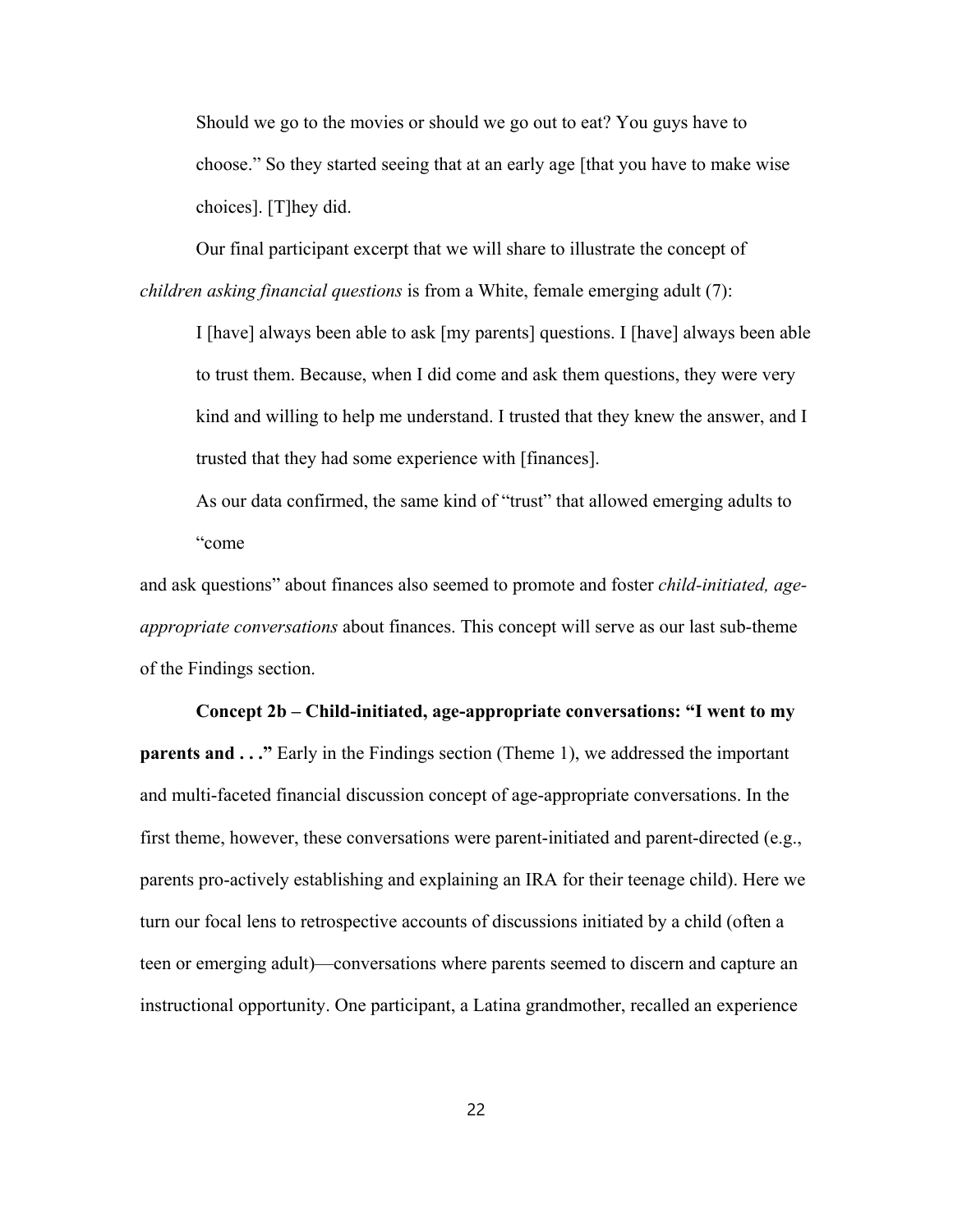from her mid-teens where her parents recognized and promoted their daughter's desire for a bike into an opportunity to discuss the principle of working and saving towards an identified goal. She (155) explained:

At 15, I specifically remember . . . wan[ting a] 10-speed bike . . . [they] just became popular, and I really wanted one. . . . I thought my parents would just buy me one, [but] they were like, "No, you gotta save up money." [I]t was \$100, which was a lot of money back then, so I saved up and bought it, and it felt so good to know that [I] worked [and saved] for what [I] bought.

A White, college-aged daughter (14) explained how her experience of getting a Roth IRA started at a young age (in her teens) after she initiated a discussion with her parents. She recalled:

I remember I went to my parents . . . I had [been to an] activity [at our church] about saving money, and I learned about Roth accounts. . . . So I told my parents, "I want to put away some of this money into this Roth account." And so they took me to a financial guy, and he helped me put it into a Roth account. I still have it today.

Another White, female emerging adult (122) also shared experiences and related discussions from her teens that her parents parlayed into memorable learning opportunities:

When I started working, I wanted a checking account right away because I wanted my debit card and I wanted to be able to be cool and write checks. [My parents] were definitely like, "No, you don't need to do that yet." And [then] they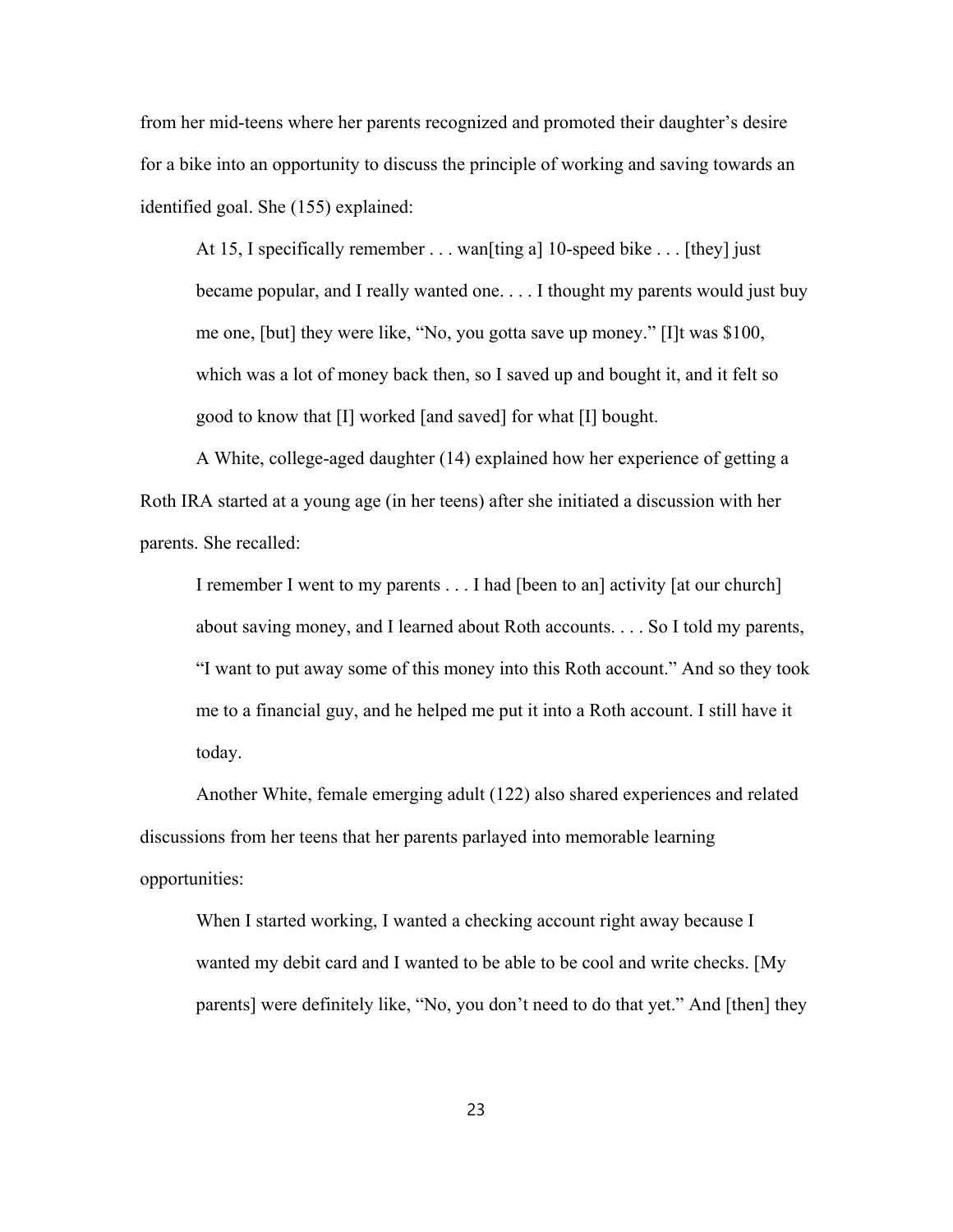started explaining  $\ldots$  interest rate [s]  $\ldots$  and the whole getting a car thing and [auto] interest rates and getting a loan and all that kind of thing. And then when I was 17... we started looking into ... college [and] ... school loans and financial aid.

The narratives in this section to this point reference pre-18 experiences, discussions, and instruction. While 18 years may be legal adulthood, it was clear from our qualitative data on financial discussion that 18 was *not* where needed guidance from parents ended—financial socialization continues into emerging adulthood. We now shift and conclude our findings with two narratives from post-18 "college life." One Latina emerging adult (127) recalled:

I was going to college my first year, [and] I didn't have a car, and I was taking the bus [or] my mom would take me sometimes. I was depending on people [for rides]. . . . and then, it was my idea, I wanted a car. I told my parents I wanted a car, and then my dad told me to start saving my paychecks, take half of it and start saving to buy the car.

Again, a participant's wants led to a socialization opportunity—a discussion of work and goal-oriented saving. In this family, however, the aim was not a 10-speed bike but a car. While the above recollection was drawn from a participant's "first year" at college, other participants discussed lessons learned from deeper in the college years. A Black, female emerging adult (140) confessed:

Recently, I was having financial problems, and I [am] always so used to calling my mom and dad: "Mom and Dad I need this, I need that." But the last time I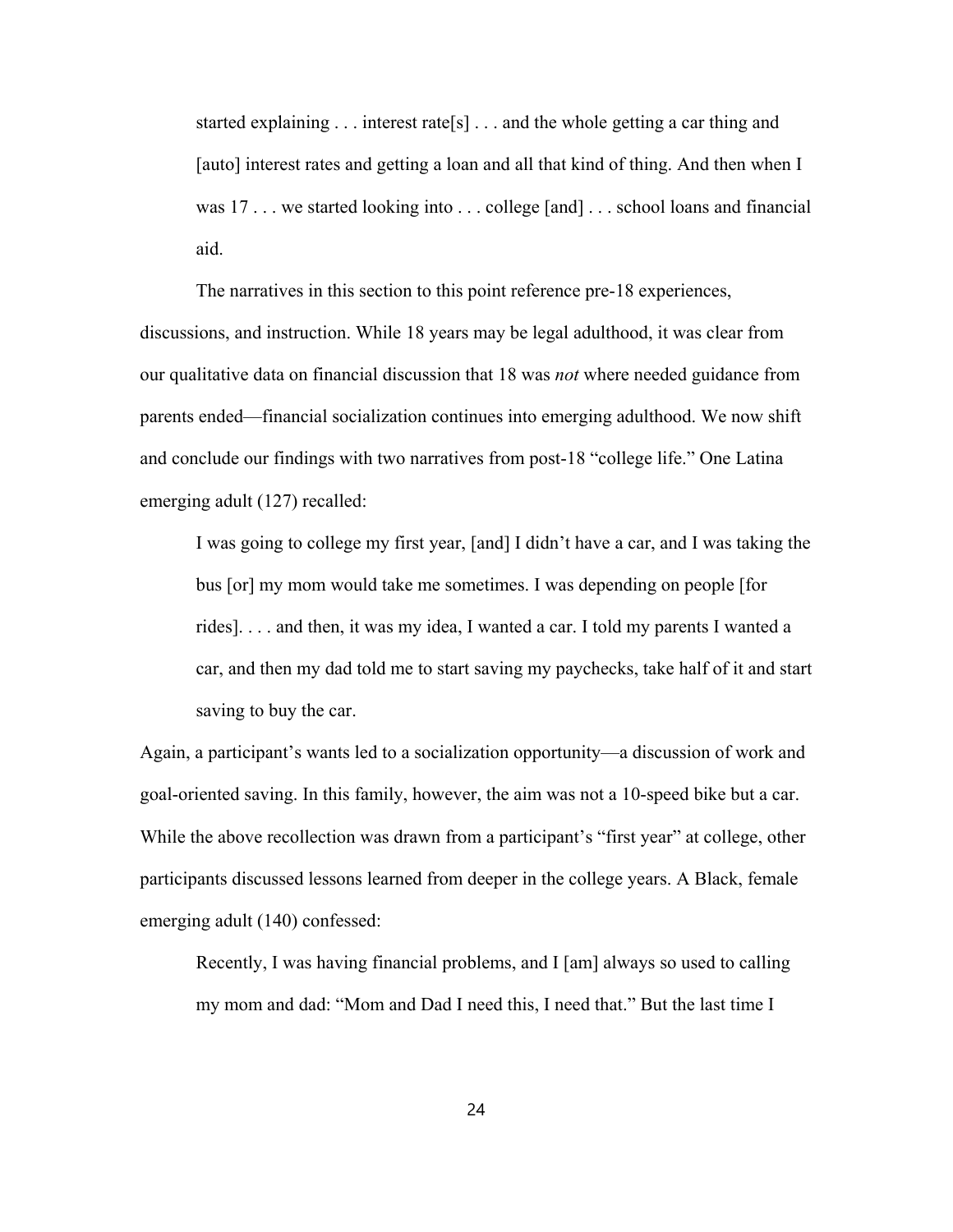called, [my mom said] . . . "Just . . . figure it out, I [cannot] keep helping you. If you need something, you [cannot] just keep calling me thinking I can help." So, I feel like that has definitely taught me to budget my money better. I mean, of course in a desperate situation they would be there, but you can't always depend on your parents. You have to declare some kind of independence. . . . [T]hat . . . call . . . gave me a wake-up call because she told me she [cannot] help me no more. It was like, "Wow…okay, [time to grow up]."

In age-appropriate financial discussion there is, it seems, also a time for tough love; when emerging adult children asked for financial help, some parents said "no" and instead encouraged their children to be financially independent.

In our participants' reported experiences involving child-initiated, ageappropriate

discussions, we see the children's foci move from bikes to cars, from having a little cash to starting a Roth IRA, from "being cool" to paying for college, and from shifting from the parental dole to paying their own significant expenses. Each of these shifts in focus seemed to provide additional wants, needs, and requests from children to parents, with wise parents recognizing these requests as prime financial discussion opportunities for their children—opportunities to steer their children toward financial stability and independence.

## **Discussion**

The importance of family financial discussions to future financial well-being in emerging adulthood has been well-established (see Serido & Deenanath, 2016).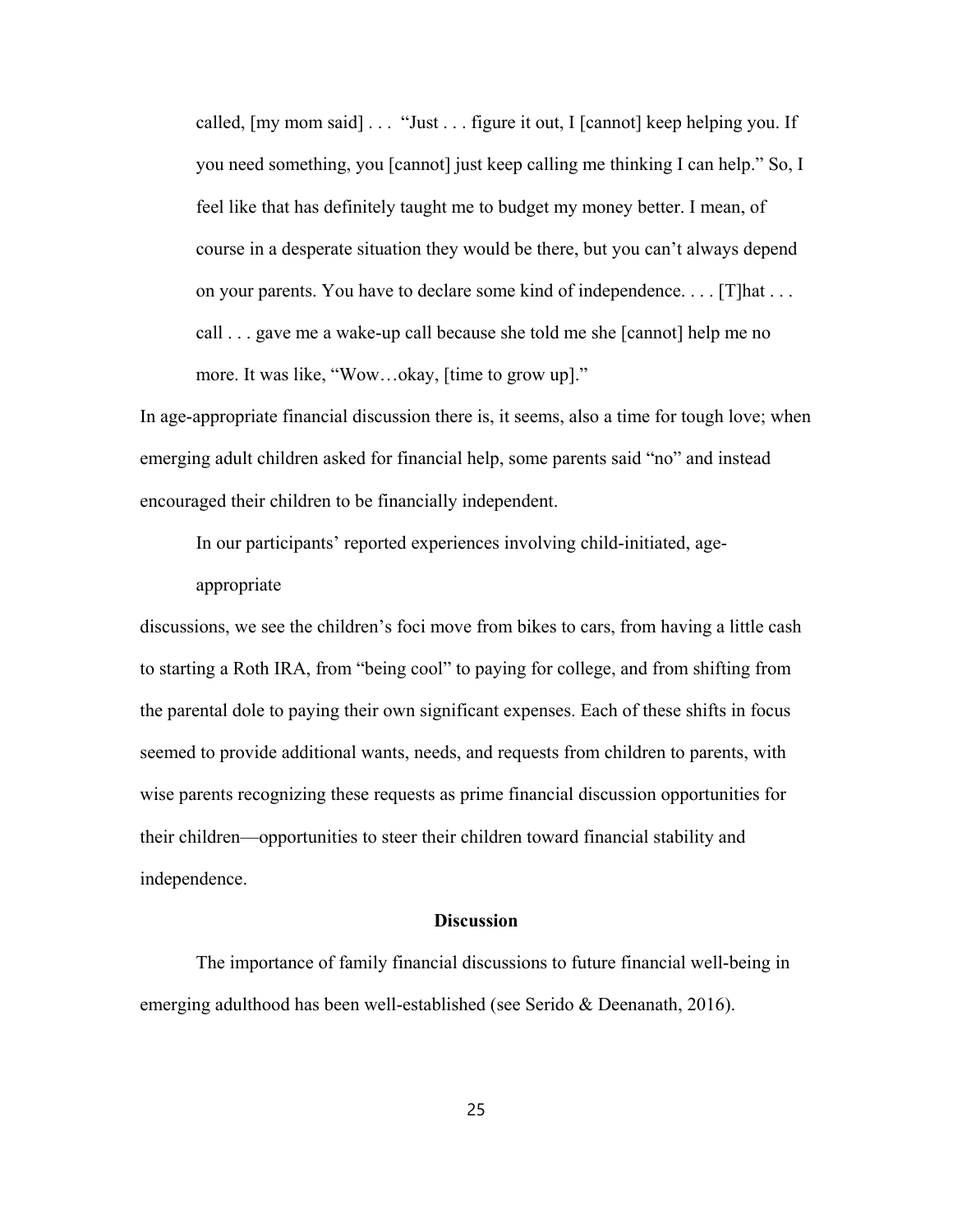However, studies have yet to explore the processes involved in these discussions. This study does so. Using a diverse, multigenerational sample of emerging adults, parents, and grandparents, this study identifies processes involved in parent-child financial discussions. What we learn is applicable to parents and children of all ages, including emerging adults.

# **Applying the Findings to Emerging Adults**

This study identified two major themes associated with family financial discussion processes. In the first, *Parent-Initiated-Discussions,* principles were discussed primarily through vertically structured (top-down) delivery. Three concepts reported across all three generations of respondents included: *(a) Sharing financial experiences.* Parents tend to lecture too much, and this often does not go well, especially with emerging adults. Telling stories of their own financial mistakes and what they learned from these mistakes might be a productive way for parents to influence their emerging adults. *(b) Involving children in decisions.* This is very applicable to emerging adults who often have important financial decisions to make. For example, emerging adults often come to parents to request help with the down payment for a home. This would be the perfect opportunity for the emerging adults and their parents to be jointly involved in the home-buying decision. *(c) Engaging in age-appropriate conversations.* Emerging adults have the mental capacity and interest to understand and apply more advanced financial opportunities. When parents find ways to engage in financial conversations, healthy outcomes may result.

In the second theme *Child-Initiated Discussions*, analyses revealed the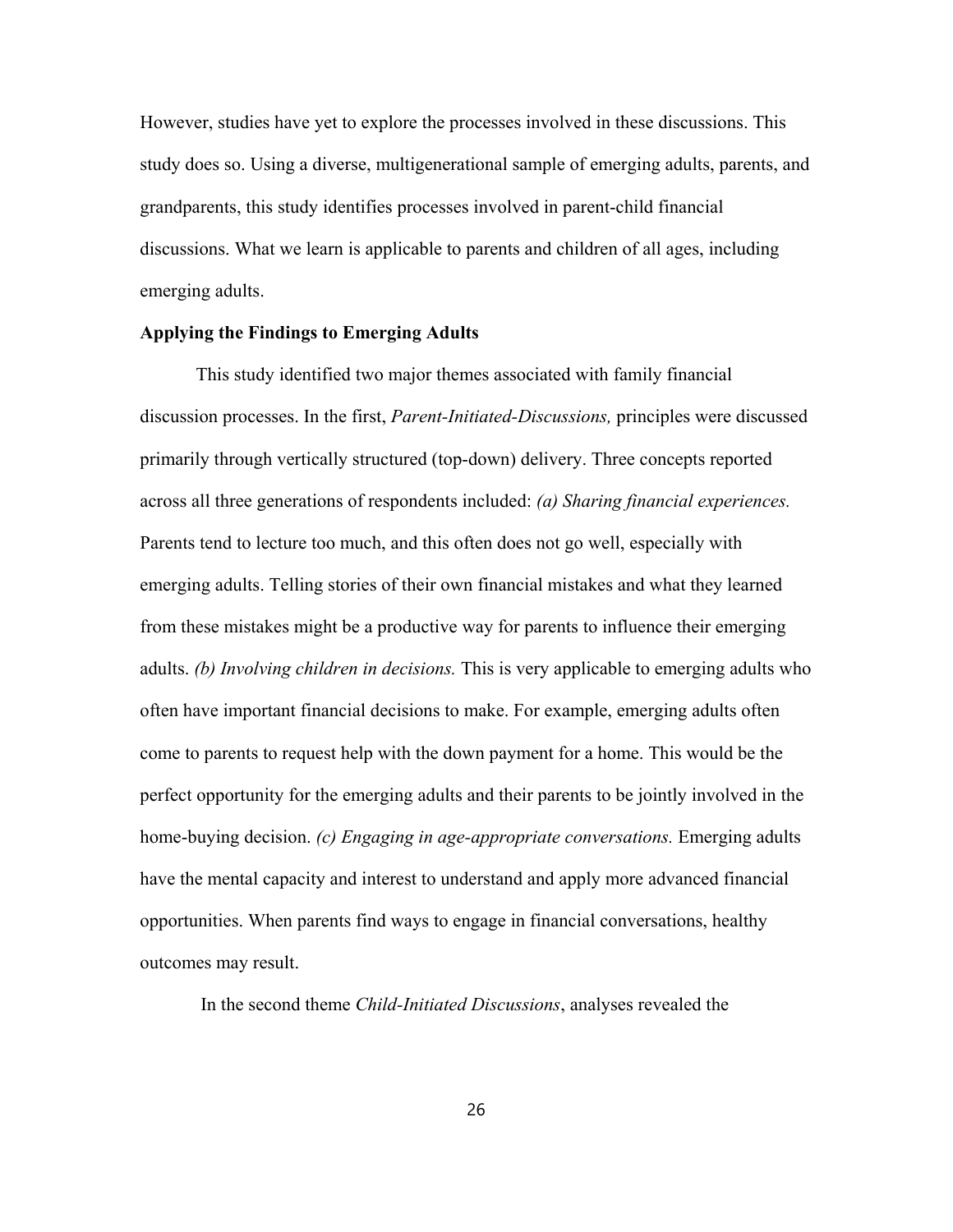perception that financial principles were often discussed in interactive, conversational, horizontal, and organic ways. In this theme analyses identified two recurring concepts: *(a) Children asking financial questions:* It is likely that emerging adults will approach their parents with financial questions. At this point it is important for parents to listen, clarify, and ask their own questions before responding. When talking with emerging adults, many parents tend to talk and lecture too much. This study points to the importance of a dialogic approach involving really listening (see Dollahite & Thatcher, 2008). Emerging adults will learn more when they feel understood and when the conversation is interactive, instead of when it evolves into a lecture *(b) Child-initiated, age-appropriate conversations:* Many of today's emerging adults who struggle financially might be overlooking their parents as a source of financial education. They might do well to engage in "child-initiated discussion" and be open to learning from their parents' experience and knowledge.

In these prime financial discussion opportunities parents have the opportunity to steer their emerging adult children toward financial stability and independence. These results also highlight healthy processes for earlier family financial discussion that may better prepare emerging adults for financial stability and independence.

# **Applying the Findings to Family Financial Socialization Theory**

Gudmunson and Danes (2011) identified parent-child discussion as a primary way in which children are financially socialized. They also identified a gap in the literature: little research has explored processes involved in family financial socialization generally and parent-child financial discussion specifically. Thus, our findings both provide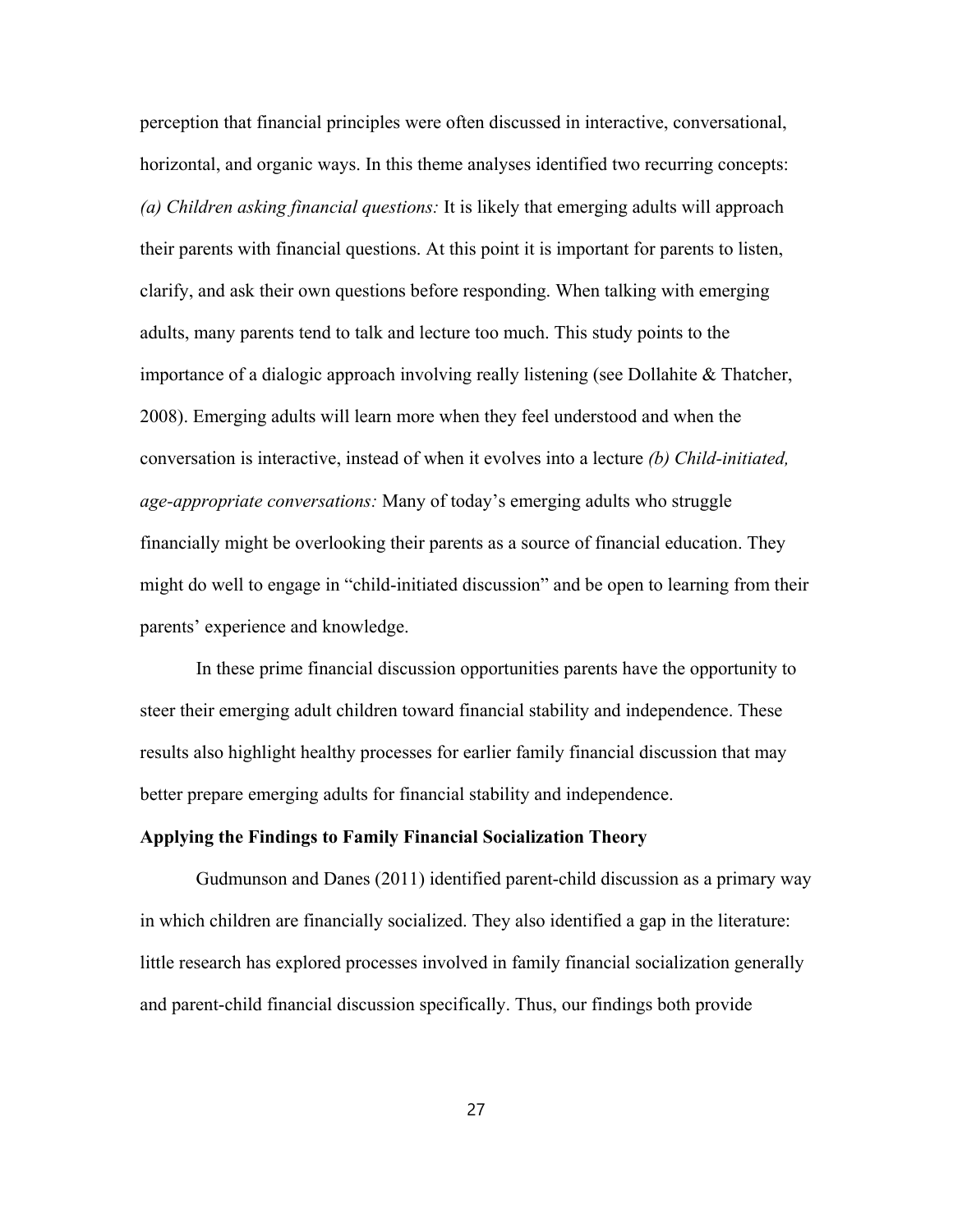support for and build on family financial socialization theory. The findings support the theoretical propositions that parents are primary financial socialization agents and that parent-child discussion is a key method by which financial socialization occurs. Additionally, the findings provide further evidence that parent-child financial discussions continue to occur and be impactful into emerging adulthood (Serido et al., 2010).

The findings build on the theory by identifying various processes by which parent-child financial discussion occurs. First, it distinguishes between parent-initiated discussion and child-initiated discussion. It seems that who initiates financial discussions impacts the discussion itself. It is of note, however, that "age-appropriate conversations" was a concept found in both types of discussion. It seems that children tend to ask certain questions and trigger certain conversations at corresponding developmental markers. For example, a person may be more likely to ask about student loan debt during their transition to college than during childhood. Additionally, parent-child financial discussion seems to be effective when parents are cognizant of their child's developmental stage and talk about money on the child's level.

It seems that children most often initiate financial discussions by "asking questions." Parents can capitalize on these as opportunities to impart financial knowledge and values. Our findings align with previous research indicating that parent-child attachment influences parent-child financial discussion (Jorgensen et al., 2017); it seems that children may be more likely to go to parents with financial questions when the parent-child relationship is healthy and attachment is secure. Research suggests that children may internalize knowledge and values more when discussions are child-centered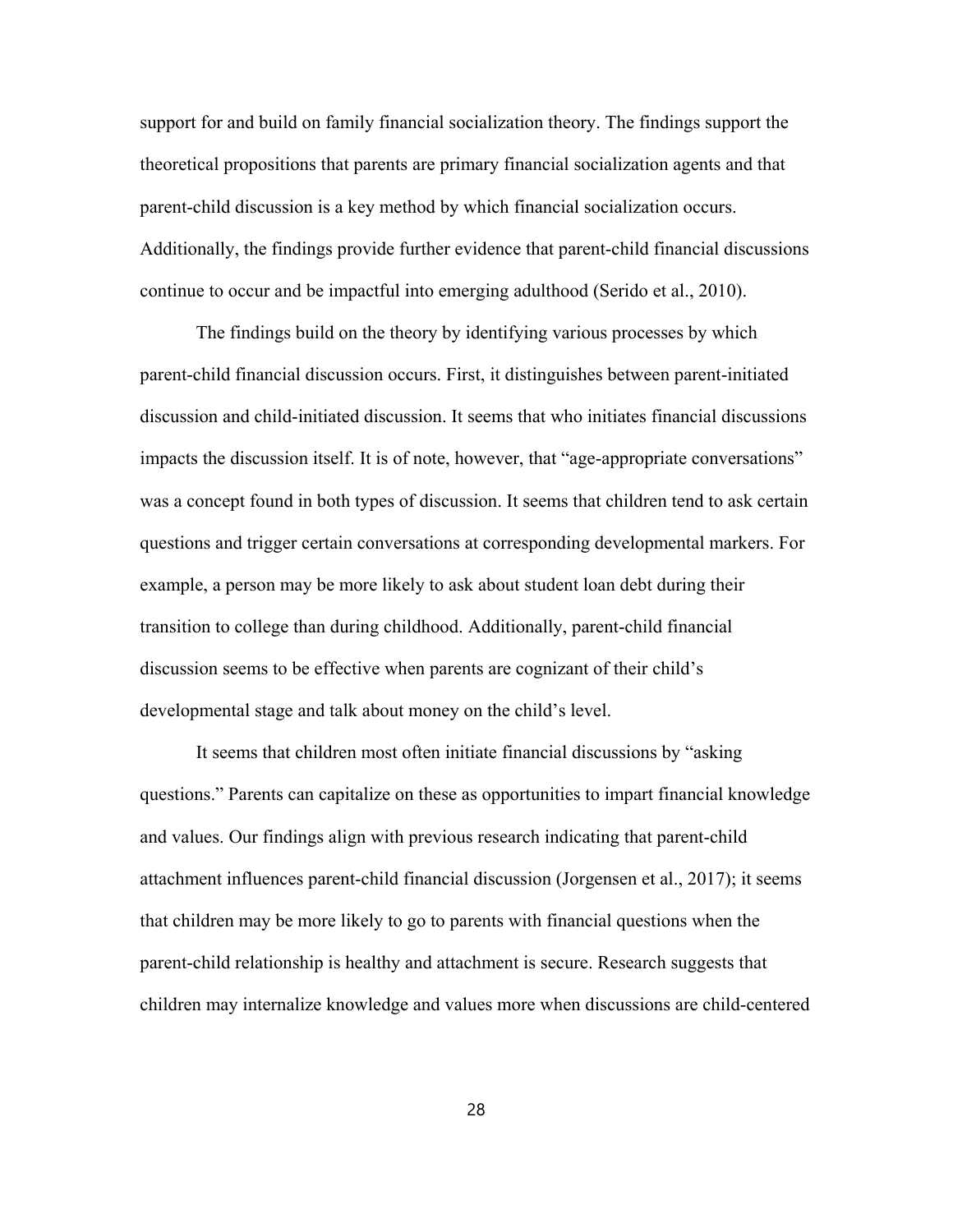(Dollahite & Thatcher, 2008), or better yet child-initiated. For parents whose children do not initiate many financial discussions, "involving children in decisions" is a way in which parents can make financial discussions child-centered even when they are parentinitiated. This "involving children in decisions" adds to the theory in that it is a unique blend of two main methods of financial socialization: discussion and experiential learning (LeBaron et al., 2019). Parents can use financial discussion as a means by which to facilitate children's hands-on practice with money management and decision making.

Finally, "experiences and stories" also blends two main methods of financial socialization: discussion and modeling. When parents disclose their own financial experiences, they initiate *discussion* about their own *modeling*. Children can learn important lessons from their parents' positive and negative modeling (Rosa et al., 2018), and parent-child discussion may be an optimal time for parents to 1) acknowledge both their financial successes and shortcomings that they have modeled, 2) discuss these experiences, including what they wish they had done differently, and 3) relate these experiences to their children and what their children can learn from them.

# **Limitations and Future Research**

There are several limitations to the current study. The number of parents  $(n = 17)$ and grandparents  $(n = 8)$  in the sample was relatively small, and future research may benefit from utilizing a larger sample of these generations. Additionally, all emerging adult participants were enrolled in a family finance class at a university. Thus, the experiences of our participants may be different from other emerging adults (e.g., higher SES) and even other college students (e.g., greater exposure to finance). Future research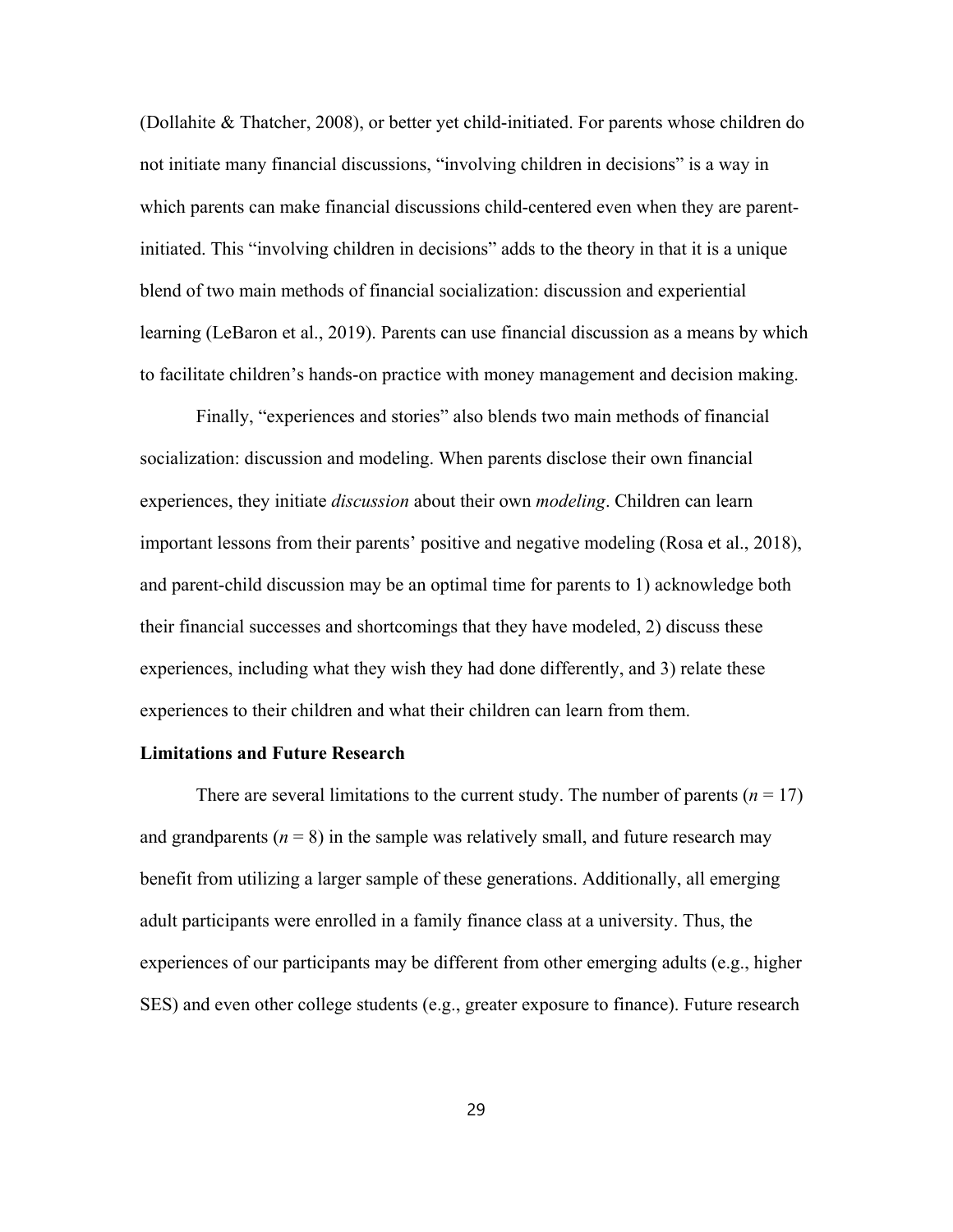could investigate potential differences in parent-child financial discussions by SES or other demographic factors. The retrospective nature of the interviews may be a limitation in that some financial discussions may be forgotten or misremembered. Future research could explore parent-child financial discussions as they happen in the present, not the past. These explorations could focus on key developmental time points in distinguishing what is particularly "age-appropriate" for financial discussion at different developmental stages. Finally, future research could explore these qualitative findings in quantitative research in order to better understand how various parent-child financial discussion processes are associated with various financial and relational outcomes.

### **Conclusion**

"Continuing to ignore family socialization processes is like attempting to tie one's shoe lace with only one hand—an essential element is missing" (Gudmunson & Danes, 2011, p. 663). The current study began to address this gap by qualitatively exploring family financial discussion processes using multigenerational perspectives. We found that both parent-initiated and child-initiated discussions occur. Regardless of who initiates, conversations often focus on age-appropriate (or developmentally-opportune) financial concepts. Parents often initiate conversations by sharing their own financial experiences and stories, while children often initiate conversations by asking questions about money. Parents can capitalize on child-initiated conversations to impart financial knowledge and values, and even when discussions are parent-initiated, parents can involve children in financial decisions to promote internalization of financial knowledge and values. This study makes the case that parents and children of all ages (including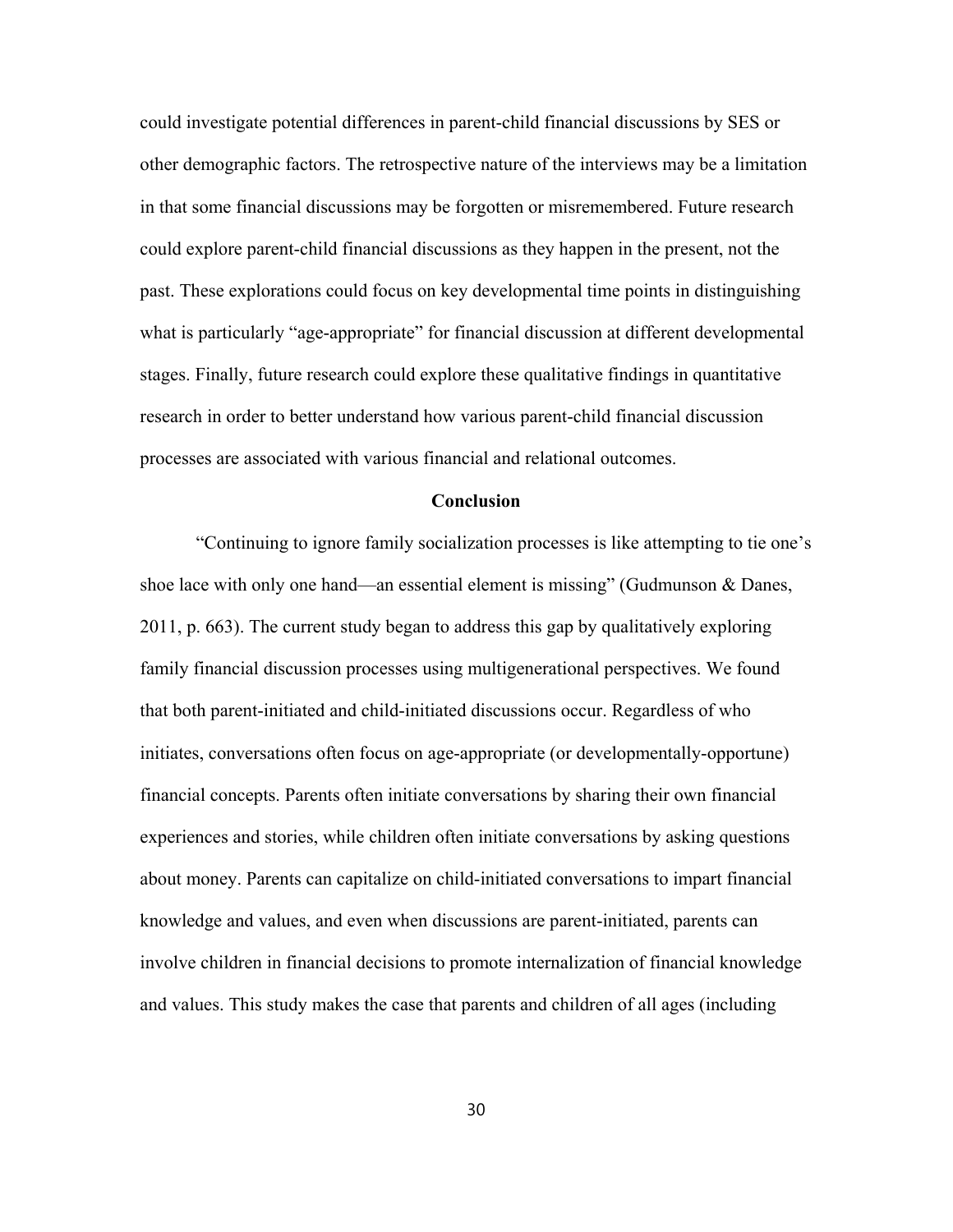emerging adults) should more frequently ask the question: "Can we talk about money?"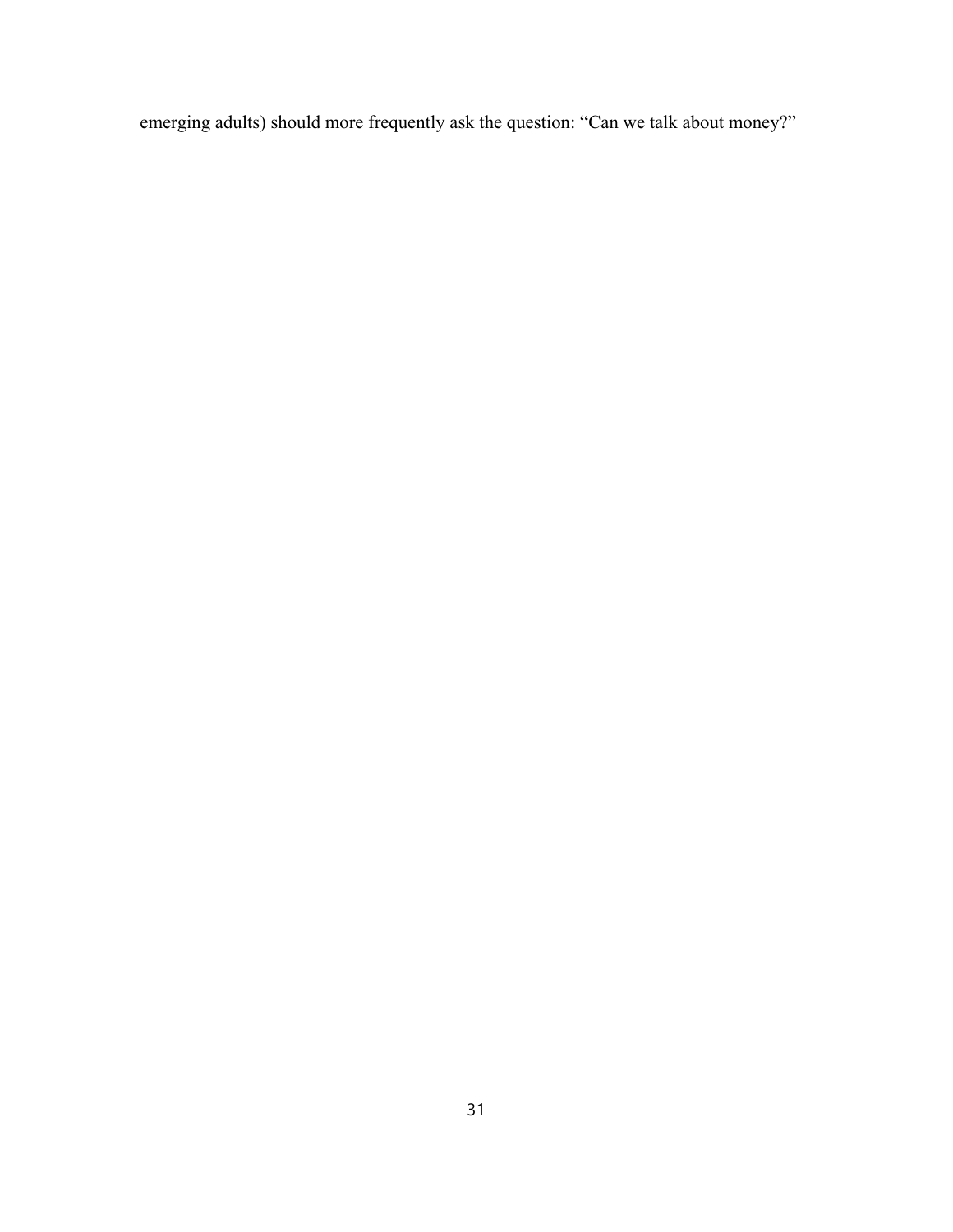### References

- Batty, M., Collins, J. M., & Odders-White, E. (2015). Experimental evidence on the effects of financial education on elementary school students' knowledge, behavior, and attitudes. *Journal of Consumer Affairs, 49*, 69-96. doi:10.1111/joca.12058
- Bosch, L. A., Serido, J., Card, N. A., Shim, S., & Barber, B. (2016). Predictors of financial identity development in emerging adulthood. *Emerging Adulthood*, *4*, 417-426. doi:10.1177/2167696816631845
- Carlson, C. L. (2014). Seeking self-sufficiency: Why emerging adult college students receive and implement parental advice. *Emerging Adulthood*, *2*, 257-269. doi:10.1177/2167696814551785
- Clarke, M. G., Heaton, M. B., Isrelsen, C. L., & Eggett, D. L. (2005). The acquisition of family financial roles and responsibilities. *Family and Consumer Sciences Research Journal, 33*, 321-340. doi: 10.1177/1077727X04274117.
- Danes, S. M., & Brewton, K. E. (2014). The role of learning context in high school students' financial knowledge and behavior acquisition. *Journal of Family and Economic Issues, 35*, 81-94. doi:10.1007/s10834-013-9351-6.
- Dollahite, D. C., & Thatcher, J. Y. (2008). Talking about religion: How highly religious youth and parents discuss their faith. *Journal of Adolescent Research, 23,*  611-641. doi: 10.1177/0743558408322141.

Fernandes, D., Lynch, J. J., & Netemeyer, R. G. (2014). Financial literacy, financial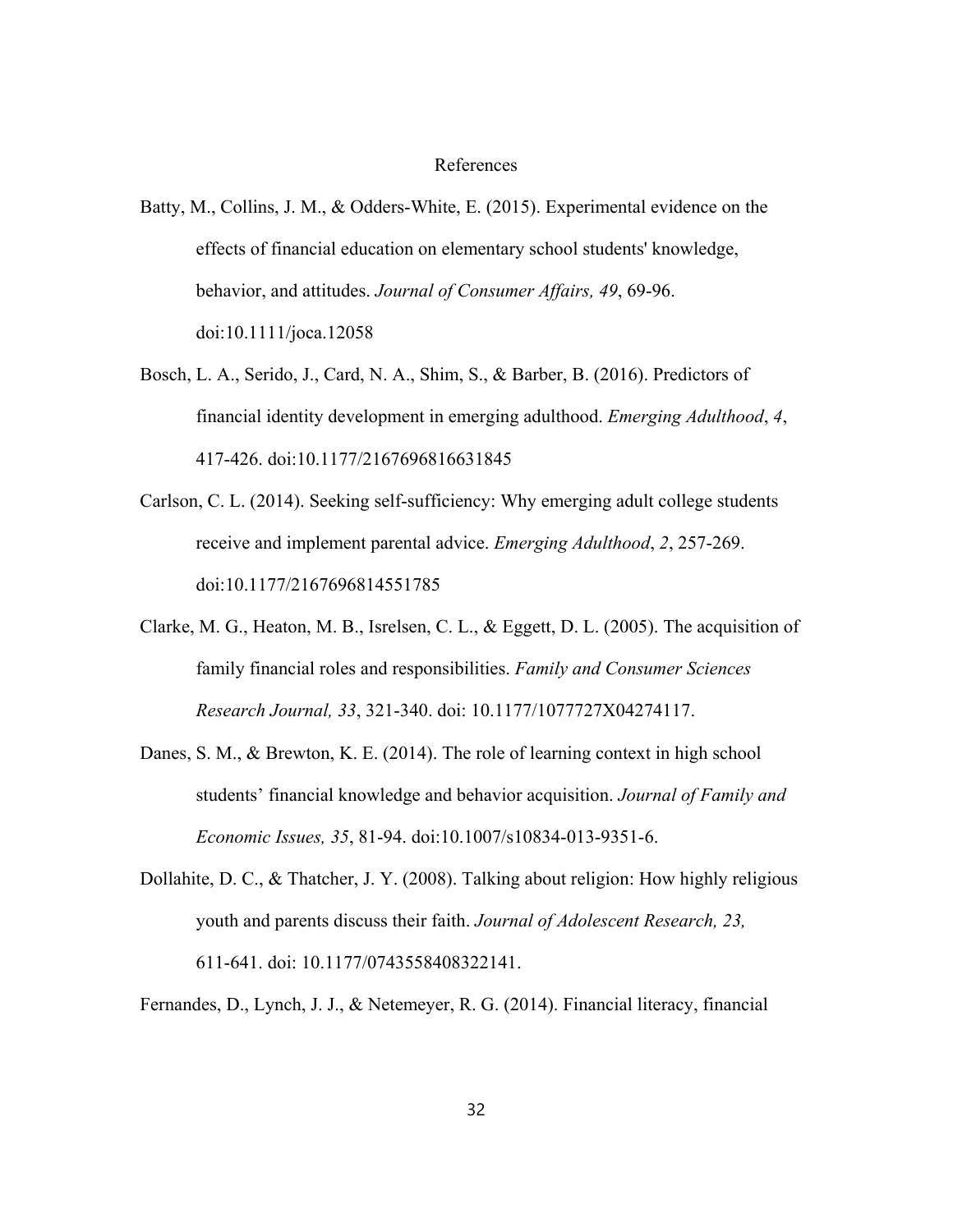education, and downstream financial behaviors. *Management Science, 60*, 1861-1883. doi:10.1287/mnsc.2013.1849

- Grinstein-Weiss, M., Spader, J., Yeo, Y. H., Taylor, A., & Freeze, E. B. (2011). Parental transfer of financial knowledge and later credit outcomes among low- and moderate-income homeowners. *Children and Youth Services Review, 33*, 78-85. doi:10.1016/j.childyouth.2010.08.015
- Grohman, A. Kouwenburg, R. & Menkhoff, L. (2015). Childhood roots of financial literacy. *Journal of Economic Psychology, 52*, 114-133. doi:10.1016/j.joep.2015.09.002
- Gudmunson, C. G., & Danes, S. M. (2011). Family financial socialization: Theory and critical review. *Journal of Family Economic Issues, 32*, 644-667. doi:10.1007/s10834-011-9275-y.
- Handel, G. (1996). Family worlds and qualitative family research: Emergence and prospects of whole-family methodology. *Marriage and Family Review, 24*, 335-48. doi:10.1300/J002v24n03\_06
- Jorgensen, B. L., Allsop, D. B., Runyan, S. D., Wheeler, B. E., Evans, D. A., & Marks, L. D. (2019). Forming financial vision: How parents prepare young adults for financial success. *Journal of Family and Economic Issues*, 1-11.
- Jorgensen, B. L., Rappleyea, D. L., Schweichler, J. T., Fang, X. & Moran, M. E. (2017). The financial behavior of emerging adults: A family financial socialization approach. *Journal of Family and Economic Issues, 38*, 57-69. doi:10.1007/s10834-015-9481-0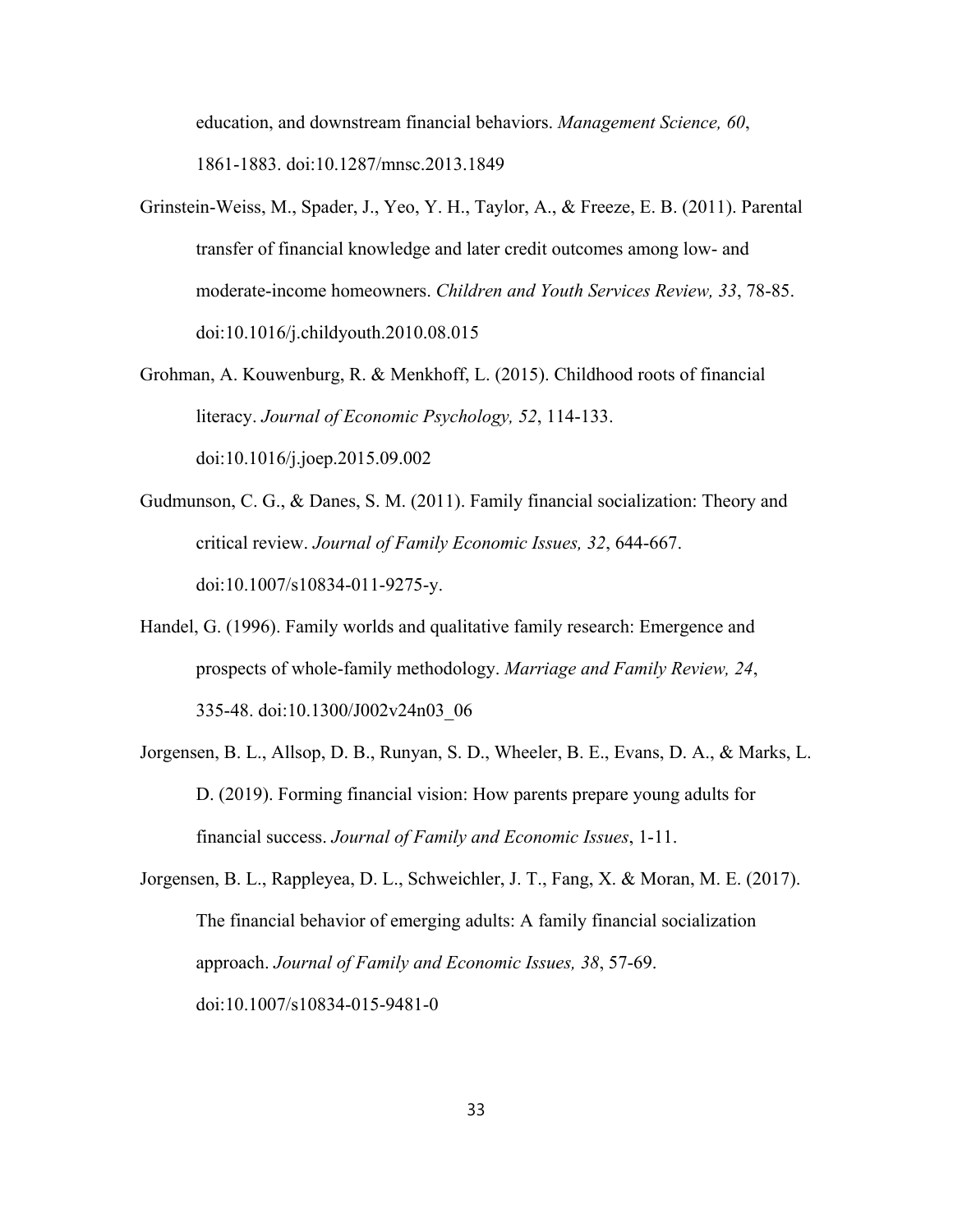- Kim, J., LaTaillade, J., & Kim, H (2011). Family process and adolescents' financial behaviors. *Journal of Family Economic Issues, 32*, 668-679. doi:10.1007/s10834-011-9270-3
- LeBaron, A. B. (2019). The socialization of financial giving: A multigenerational exploration. *Journal of Family and Economic Issues.*  doi:10.1007/s10834-019-09629-z
- LeBaron, A. B., Hill, E. J., Rosa, C. M., & Marks, L. D. (2018a). Whats and hows of family financial socialization: Retrospective reports of Millennials and their parents and grandparents. *Family Relations, 67*(4), 497-509. doi:10.1111/fare.12335
- LeBaron, A. B., Hill, E. J., Rosa, C. M., Spencer, T. J., Marks, L. D., & Powell, J. T. (2018b). I wish: Multi-generational regrets and reflections on teaching children about money. *Journal of Family and Economic Issues, 39*(2), 220-232. doi:10.1007/s10834-017-9556-1
- LeBaron, A. B., Rosa-Holyoak, C. M., Bryce, L. A., Hill, E. J., & Marks, L. D. (2018c). Teaching children about money: Prospective parenting ideas from undergraduate students. *Journal of Financial Counseling and Planning, 29*(2), 259-271. doi:10.1891/1052-3073.29.2.259
- LeBaron, A. B., Runyan, S. Jorgensen, B. L., Marks, L. D., Li, X., & Hill, E. J. (2019). Practice makes perfect: Experiential learning as a method for financial socialization. *Journal of Family Issues, 40*(4), 435-463*.*  doi:10.1177/0192513X18812917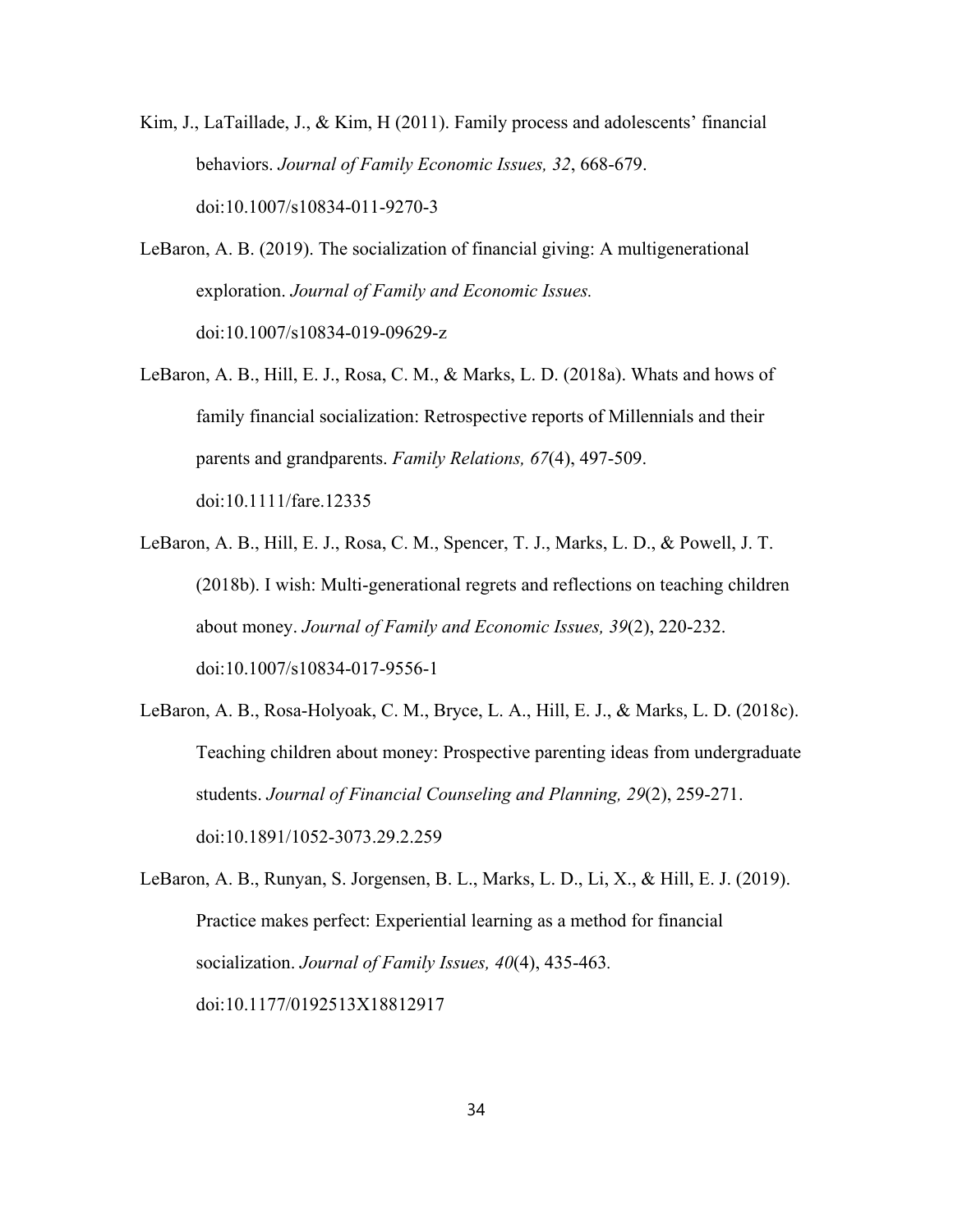- Marks, L. (2015). A pragmatic, step-by-step guide for qualitative methods: Capturing the disaster and long term recovery stories of Katrina and Rita. *Current Psychology, 34*, 494-505. doi:10.1007/s12144-015-9342-x
- Marks, L. D., Rosa, C. M., LeBaron, A. B., & Hill, E. J. (2019). "It takes a village to raise a rigorous qualitative project": Studying family financial socialization using team-based qualitative methods. *SAGE Research Methods Cases*. London: SAGE. doi:10.4135/9781526474773
- Pinto, M. B., Parente, D. H., & Mansfield, P. M. (2005). Information learned from socialization agents: Its relationship to credit card use. *Family and Consumer Sciences Research Journal, 33*, 357-367. doi:10.1177/1077727X04274113
- Romo, L. K. (2011). Money talks: Revealing and concealing financial information in families. *Journal of Family Communication, 11*, 264–281. doi:10.1080/15267431.2010.544634
- Romo, L. K. (2014). Much ado about money: Parent–child perceptions of financial disclosure. *Communication Reports, 27*, 91–101. doi:10.1080/08934215.2013.859283
- Rosa, C. M., Marks, L. D., LeBaron, A. B., & Hill, E. J. (2018). Multigenerational modeling of money management. *Journal of Financial Therapy, 9*(2), 54-74. doi:10.4148/1944-9771.1164
- Seiffge-Krenke, I. (2013). 'She's leaving home . . .' Antecedents, consequences, and cultural patterns in the leaving home process. *Emerging Adulthood*, *1*, 114-124. doi:10.1177/2167696813479783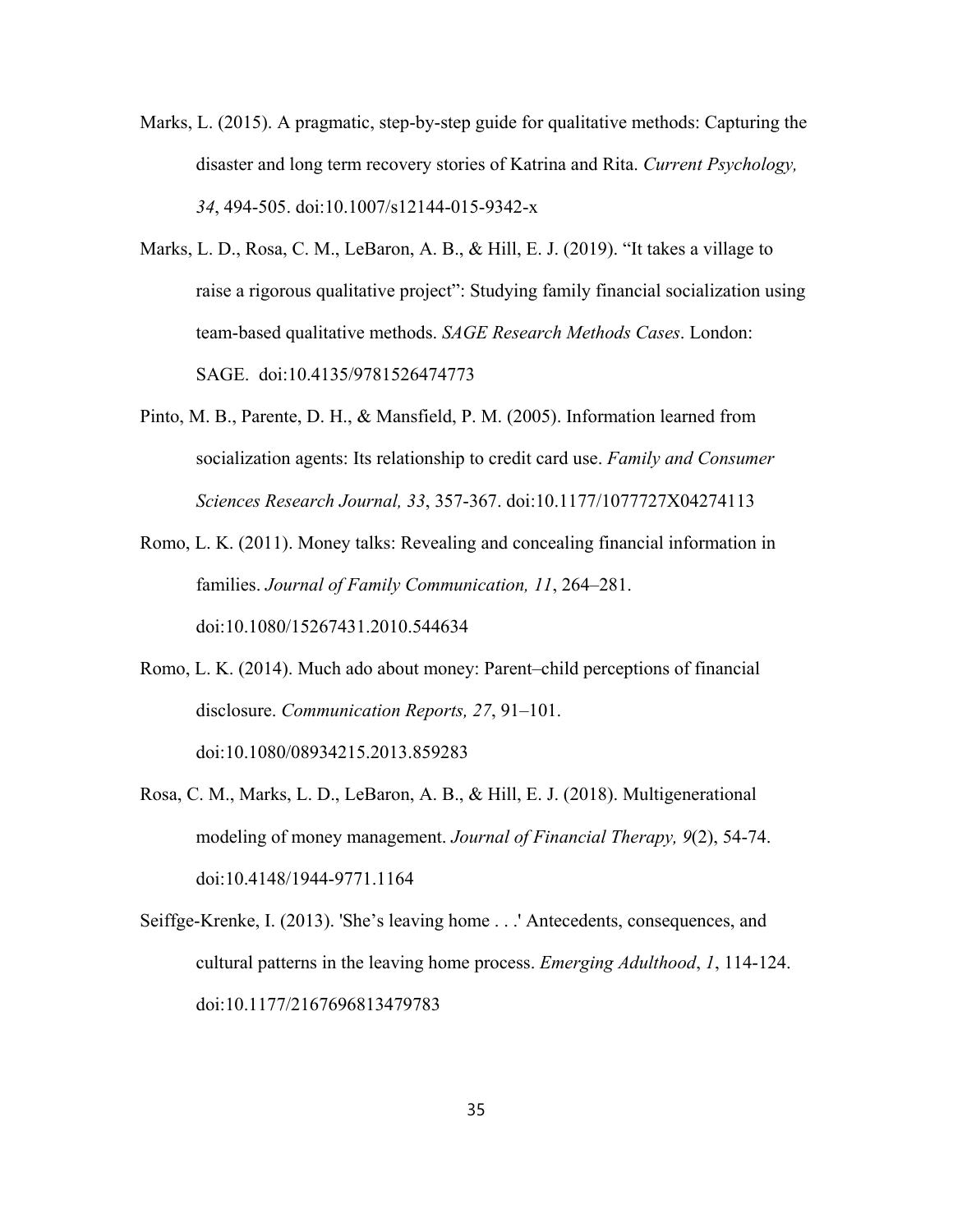- Serido, J., & Deenanath, V. (2016). Financial parenting: Promoting financial self-reliance of young consumers. In J. J. Xiao (Ed.), *Handbook of consumer finance research* (2nd ed., pp. 291–300). New York, NY: Springer Science + Business Media.
- Serido, J., Shim, S., Mishra, A., & Tang, C. (2010). Financial parenting, financial coping behaviors, and well-being of emerging adults. *Family Relations, 59*, 453-464. doi:10.1111/j.1741-3729.2010.00615.x
- Shim, S., Barber, B. L., Card, N. A., Xiao, J. J., & Serido, J. (2010). Financial socialization of first-year college students: The roles of parents, work, and education. *Journal of Youth and Adolescence*, *39*, 1457–1470. doi:10.1007/s10964-009-9432-x
- Solheim, S.A., Zuiker, V.S., & Levchenko, P. (2011). Financial socialization family pathways: Reflections from college students' narratives. *Family Science Review, 16*, 97-112.
- Terriquez, V., & Gurantz, O. (2015). Financial challenges in emerging adulthood and students' decisions to stop out of college. *Emerging Adulthood*, *3*, 204-214. doi:10.1177/2167696814550684
- Webley, P., & Nyhus, E. K. (2006). Parents' influence on children's future orientation and saving. *Journal of Economic Psychology, 27*, 140-164. doi:10.1016/j.joep.2005.06.016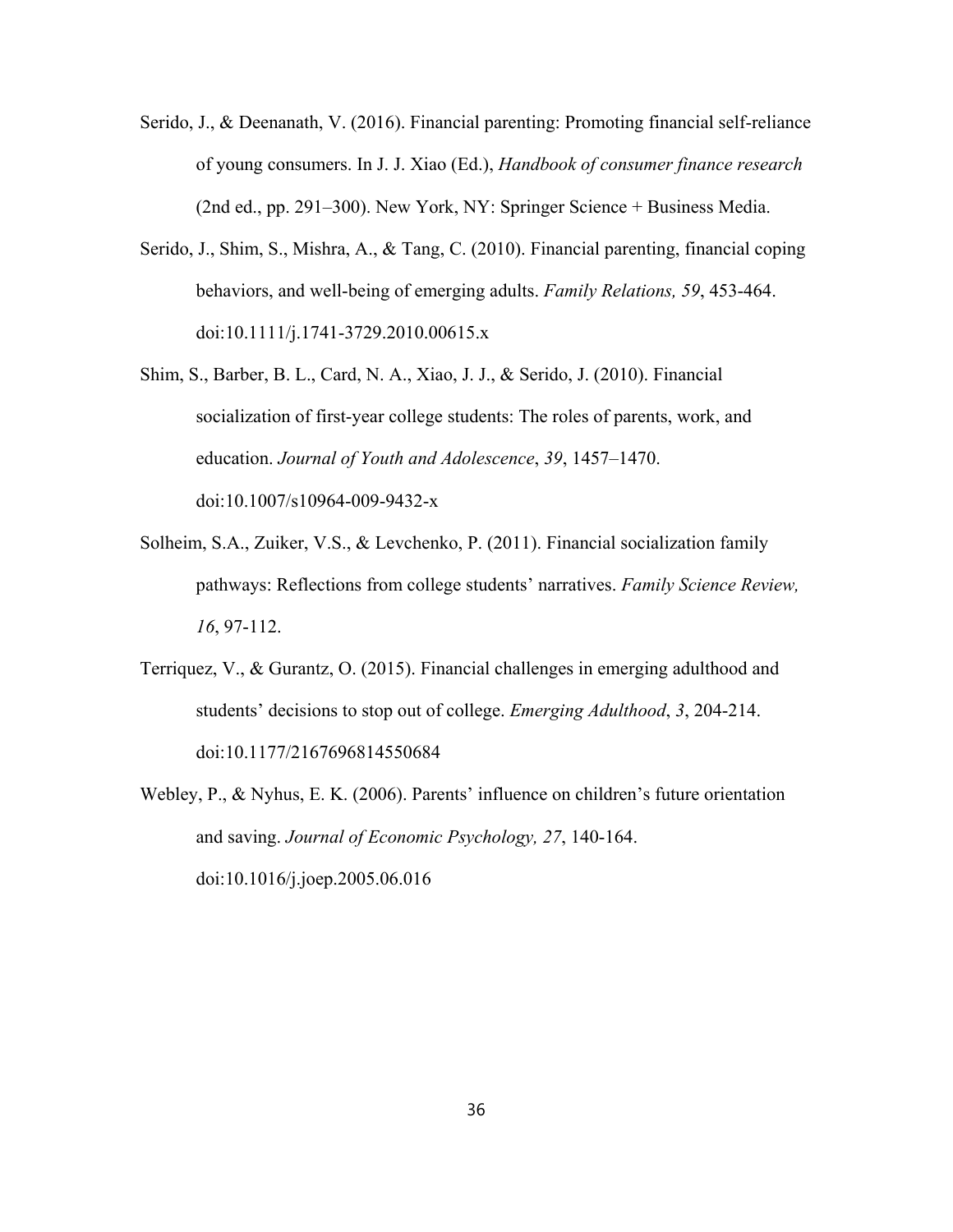# Table 1

# *Numeric Content Analysis (NCA)*

| <b>Theme</b>                                  | # References | # Sources | % Interviews | Average #<br>Ref. per Int. |
|-----------------------------------------------|--------------|-----------|--------------|----------------------------|
| <b>Parent-Initiated</b><br><b>Discussions</b> | 299          | 87        | 96.67        | 3.32                       |
| Experiences and<br><b>Stories</b>             | 46           | 32        | 35.56        | 0.51                       |
| Involving Children<br>in Decisions            | 31           | 27        | 30.00        | 0.34                       |
| Age-Appropriate<br>Conversations              | 121          | 53        | 58.89        | 1.34                       |
| <b>Child-Initiated</b><br><b>Discussions</b>  | 65           | 36        | 40.00        | 0.72                       |
| Age-Appropriate<br>Conversations              | 27           | 15        | 16.67        | 0.30                       |
| <b>Asking Questions</b>                       | 38           | 30        | 33.33        | 0.42                       |
| Total                                         | 364          | 90        | 100          | 4.04                       |

*Note.* Calculations were made based on the 90 interviews that mentioned "Formal

Instruction," not the 115 total interviews conducted in the larger study.